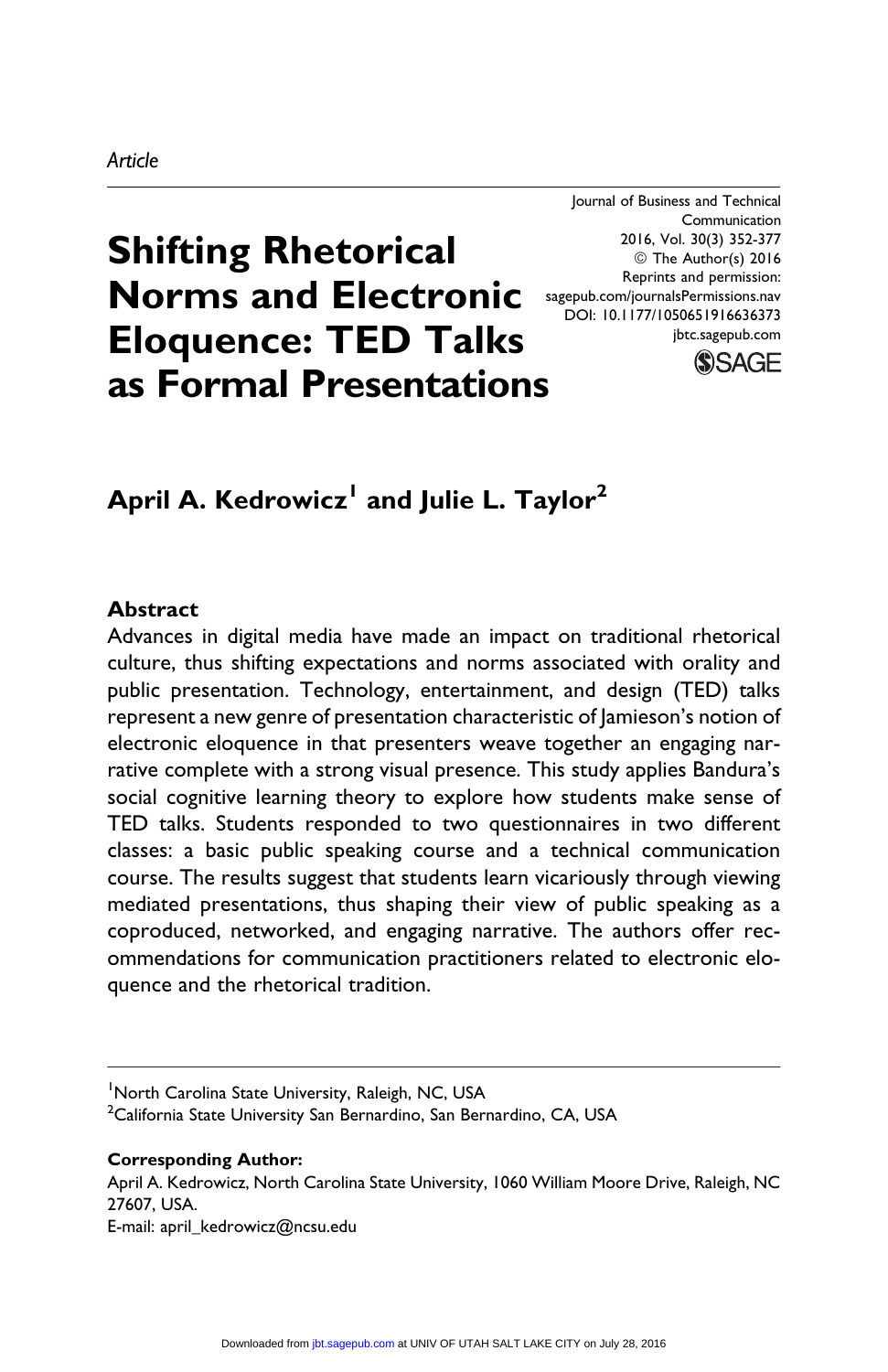#### Keywords

TED talks, electronic eloquence, social learning, rhetorical situation, oral presentation

Current pedagogies have the opportunity to profit from new technologies. Instructors are teaching a new generation of students—a generation raised on social media such as Instagram, Facebook, Twitter, and YouTube (McClung & Johnson, 2010; Verna, 2008). One specific type of video technology has the potential to inform the way we teach public presentations—technology, entertainment, and design (TED) talks. Despite the growing popularity and wide presence of TED talks on social media, we know little about how students use, respond to, or perceive those talks. Although we know, anecdotally, that students watch them, little is known about the potential pedagogical impacts of TED talks on students' perceptions of public speaking events.

In particular, rhetorical norms associated with public presentations are shifting. Our (almost constant) exposure to mediated communication and social networking has resulted in changing assumptions about information design and delivery, especially with respect to presentations. Mediated trends suggest that we prefer information that is entertaining and aesthetically packaged. In fact, TED talks are viewed 1.5 million times a day ([ted.com](http://ted.com)). The degree of public engagement with TED talks implies that people are drawn to dynamic presenters who can weave an engaging story line complete with strong visual integration. In other words, electronic eloquence (Jamieson, 1998) draws the public to view these presentations. But how much are our students gleaning from watching these mediated presentations? And what meanings do students associate with public speaking if they are constantly engaging with these mediated presentations? How can or should our pedagogy incorporate electronic eloquence in the teaching of public speaking and professional presentation? We posit that students' exposure to mediated presentations results in their developing expectations about public presentations that, in turn, can affect teaching and learning. Thus, this study explores how students make sense of TED talks as formal public presentations. We applied social cognitive learning theory (Bandura, 1977, 1986) to a qualitative content analysis of students' responses in two questionnaires.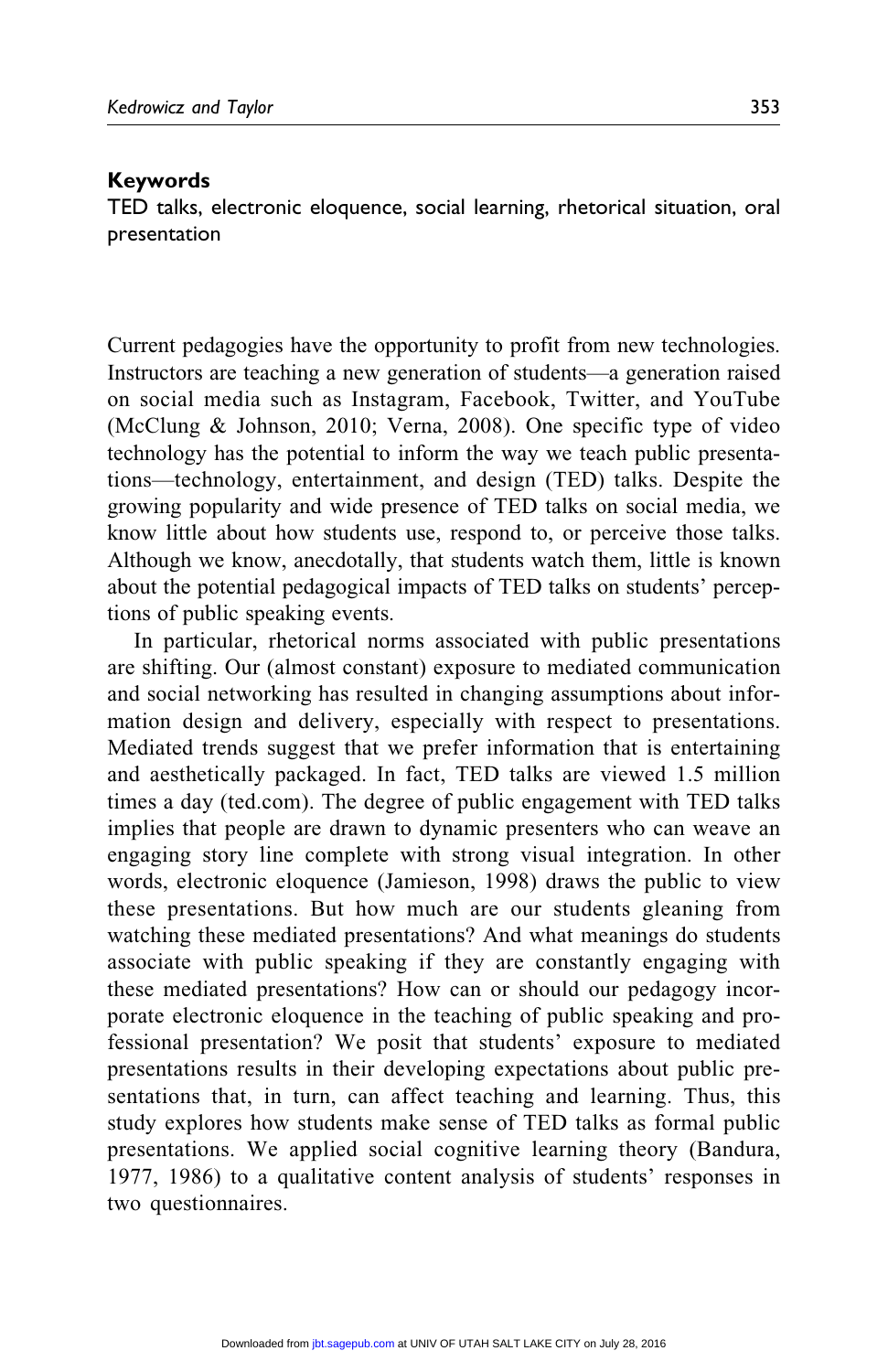In the following sections, we first provide background information on presentation pedagogy and the digital age. Next, we highlight our theoretical and methodological commitments. Finally, we provide the results and implications of our research and offer recommendations for communication practitioners.

## Electronic Eloquence

Advances in digital media have affected traditional rhetorical culture, thus shifting expectations and norms associated with orality and public presentation. As Simons (1999) stated, ''the proliferation of computers, televisions, video games, and movies ... is profoundly affecting people's perceptions of what a presentation ought to be'' (p. 6). In particular, Jamieson (1998) explained a new form of eloquence characterized by narrative, self-disclosure, and visual modes of persuasion—electronic eloquence, in which the eloquent speaker engages the audience and speaks comfortably in contrast to the logic and structure, ethos, and audience expectations that the old form of eloquence privileges (e.g., Frobish, 2000). Thus, an eloquent message is ''defined by the clarity of the story, the passion with which it is told, and its relevance to the audience'' (Endicott, 1999, p. 28). It emphasizes creating a personal connection with the audience and speaking with an approachable demeanor that is more interpersonal in nature (e.g., Schatz, 1997).

An engaging story is made more powerful by incorporating purposeful, multimedia images in addition to verbally presenting information. Moreover, the interplay between verbal and visual elements ''highlights the interrelationship of invention and organization in contemporary public discourse'' such that ''speakers use graphic design to create previews, menus, running heads, color coding, and graphic guides that replace verbal signposting'' (Cyphert, 2007, p. 174). Visuals become more than just an aid; instead, they are important elements in facilitating ethos and developing a relationship with the audience. Consequently, those responsible for teaching students how to communicate effectively must attend to these shifting rhetorical norms that characterize communication in the mediated public sphere.

### Rethinking Presentation Pedagogy

If public speaking and presentation texts in some ways drive course curricula or formal presentation assignments, then the content of such texts and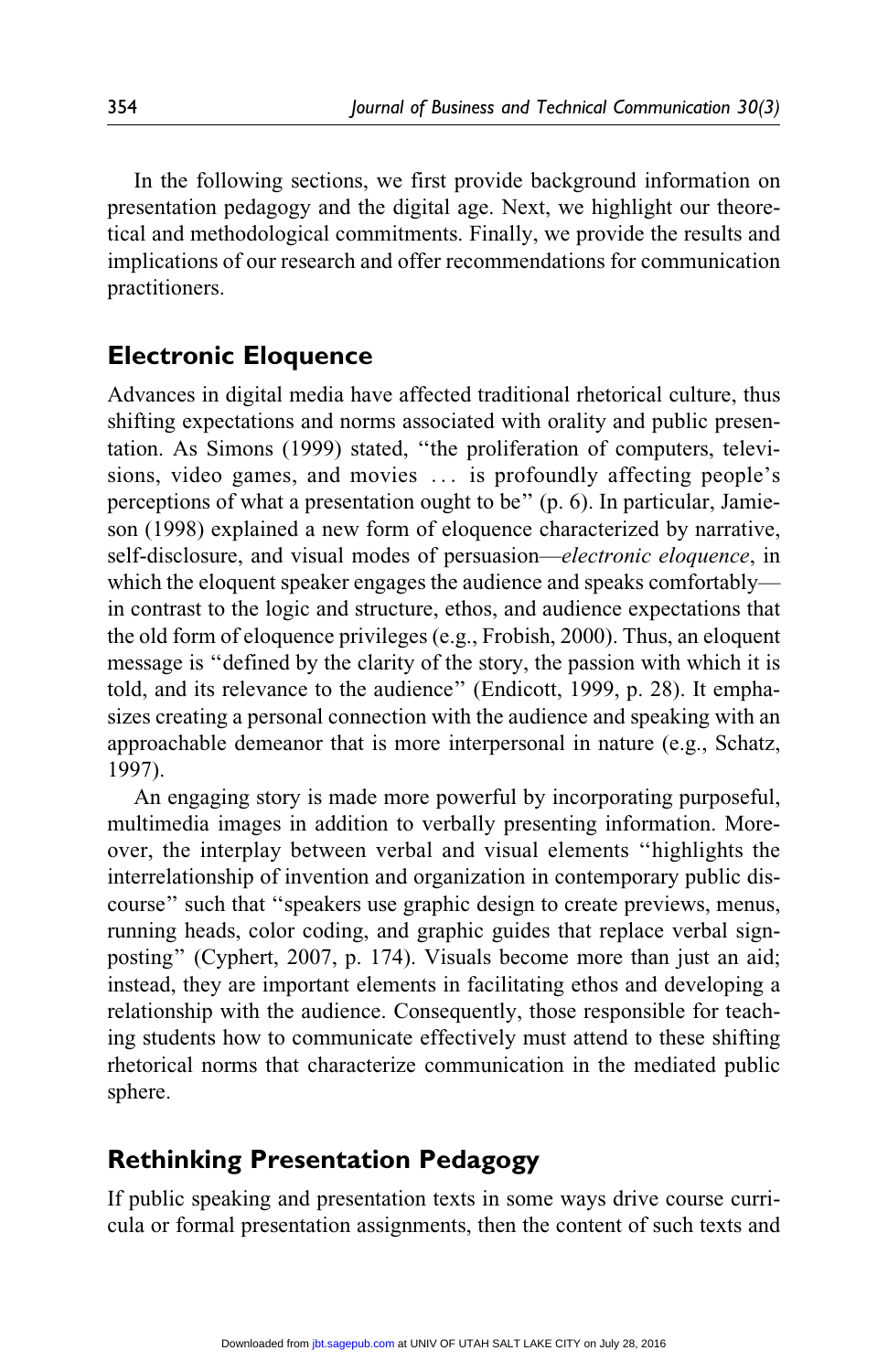guidebooks can illuminate the current norms and values of many professional and technical communication programs. A cursory review of some of the more popular texts illustrates that students are taught various presentation genres with specific attention to the linear processes of generating and supporting ideas, outlining, preparing visual aids, and rehearsing.

For example, students are taught about adapting a message to the audience, following an appropriate organizational structure, using engaging language, adhering to proper vocal and physical delivery, and using notes or outlines to help them deliver the prepared speech (e.g., Griffin, 2009; Lucas, 2009; Zarefsky, 2011). While the instruction relates to the canons of rhetoric—invention, arrangement, style, memory, and delivery—Sproule (1997) argued that most of the advice in textbooks dates from the 1920s, when the focus shifted from an oratorical framework to an instruction-based model. As a result, the generic instruction characterizing presentation pedagogy typically privileges a genre approach designed to equip students with a basic level of knowledge regarding public presentations. In other words, the approach emphasizes prescriptive advice about form, and students are encouraged to follow a linear process to developing a speech from brainstorming to outlining to delivering. Even with the advances in visual technology (e.g., PowerPoint), we see little evidence that presentation pedagogy has shifted to include detailed discussion on how computer-generated visuals can enhance the presentation experience. In short, rather than responding to advances in new technologies and attempting to reexamine the rhetorical tradition, speech pedagogy remains grounded in traditional ideas.

Scholars, such as Porter (2009), have questioned the basic ways in which we engage the canons of rhetoric and suggested that with the changing of technology and focus, this preservation of contemporary knowledge is problematic. For example, Porter argued that delivery needs to be retheorized, arguing that ''the canon of delivery is the most powerful, now more than ever in the digital age'' (p. 208). What he was mostly concerned with was using the traditional canons, delivery in particular, to fully understand the rhetorical situation of the digital age. Because of the digital component, delivery (i.e., digital delivery) of videos (e.g., games, videos, podcasts) is much more intricate. For example, the texts, when online (assuming URL links are not broken), are always available; delivery, in this sense, is constant because the videos can always be streamed, paused, and played again. In this sense, the concept of digital distribution is inherent because the videos are readily available to share. Servers that house Web sites such as those on [tedtalks.com](http://tedtalks.com) support sharing (digital distribution) via copying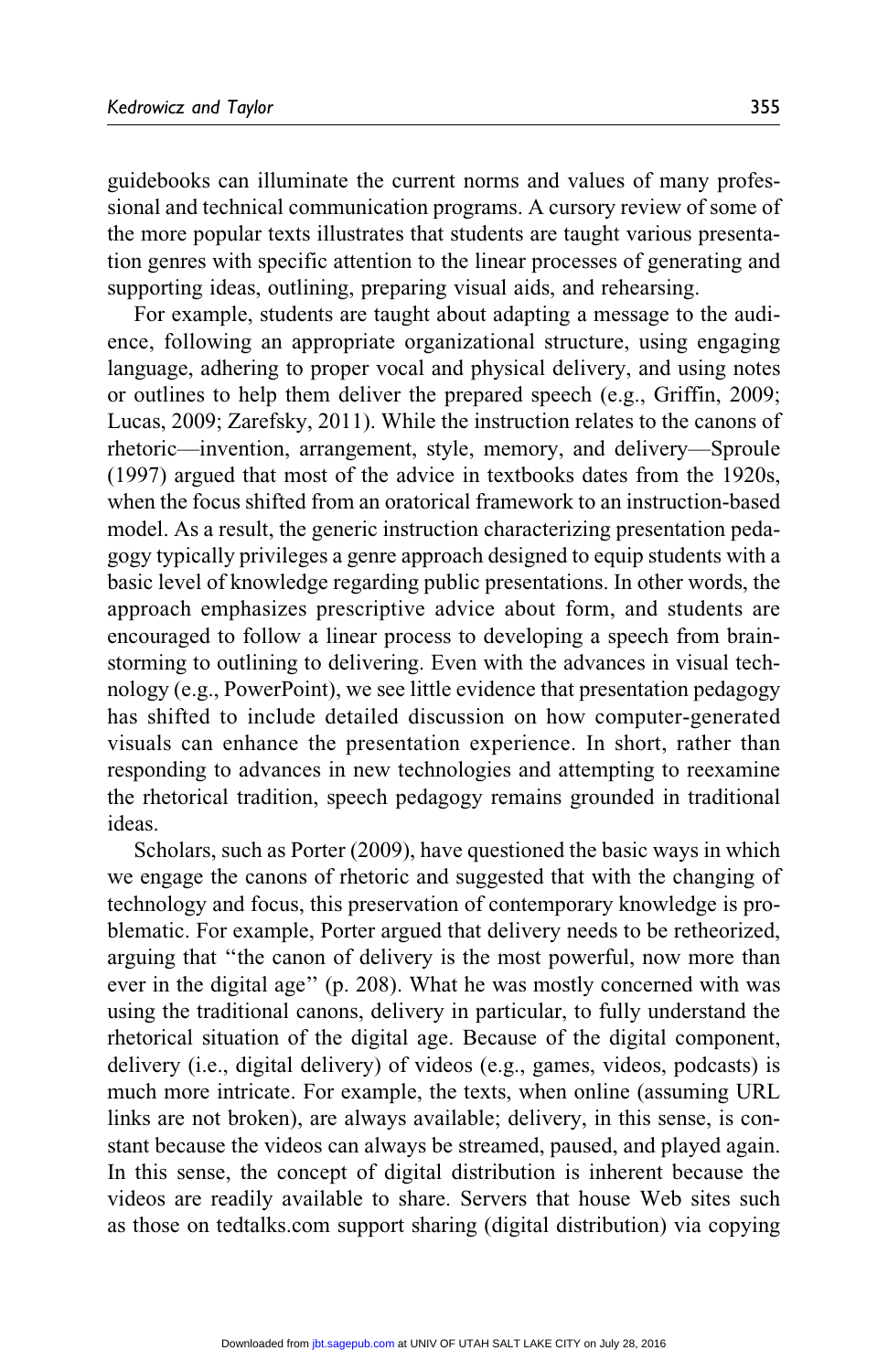links to material into e-mails, tweets, or Facebook posts, thus encouraging delivery of not only the podcast but also a more enhanced, engaging presentation than those that characterize the speaker-centered Aristotelian model. In other words, speakers must become even more dynamic and engaging because the Internet encourages fast surfing, clicking on and off consumed images, and the ability to deliver ''liked'' images to friends, making delivery a theoretical conception that includes delivery of the speaker and delivery of mediated images.

Similarly, Welch (1999) posited that we should reconceive delivery as medium. She claimed that doing so takes into account the connection to the audience and that delivery is coproduced with audiences (by liking, sharing, etc.). Prior et al. (2007) built on this notion, claiming that delivery, as medium, should be delivery as mediation because mediated activity accounts for technical mediation or digital delivery and sharing. The authors contended that ''mediation and distribution are also phenomena that operate at each moment in the process, as the 'text' is always being mediated and distributed in some fashion, actually in multiple ways'' (p. 5), meaning that the person who is watching the podcast has a more intelligent moment of interaction that happens on multiple levels, which changes the person's perception of the delivered moment. For example, the viewing of podcasts can occur on smartphones, computer screens, or television screens in airports, cars, or even at work. All of these contextual elements influence the delivery that must be conceptualized with new understanding.

Also, the canons should be reconceptualized to include the idea of digital delivery (via screen not software). A similar case to that made for the persuasive nature of visual rhetoric can be applied in this framework—the idea of visual identification is best suited for our study. Kenney (2002) explained that ''identification occurs via a common [visual] language, shared assumptions, stereotypes and universal appeals. ... Visual identification often is used to separate 'us' from 'them''' (p. 67). In other words, the visual presentation or delivery requires a new way of conceptualizing audience analysis, for example, by considering issues such as what new problems are encountered in digital spaces (e.g., time, ability to pause, replay); what, if any, jargon is appropriate and necessary (e.g., podcast vs. streaming); or what considerations need to be made when the audience expands and the assumed purpose is to engage the masses.

In addition to responding to new advances in research, speech pedagogy should embrace advances in technology and ''be sensitive to culture and media'' (Sproule, 2002, p. 2). Arguably, we are teaching a new generation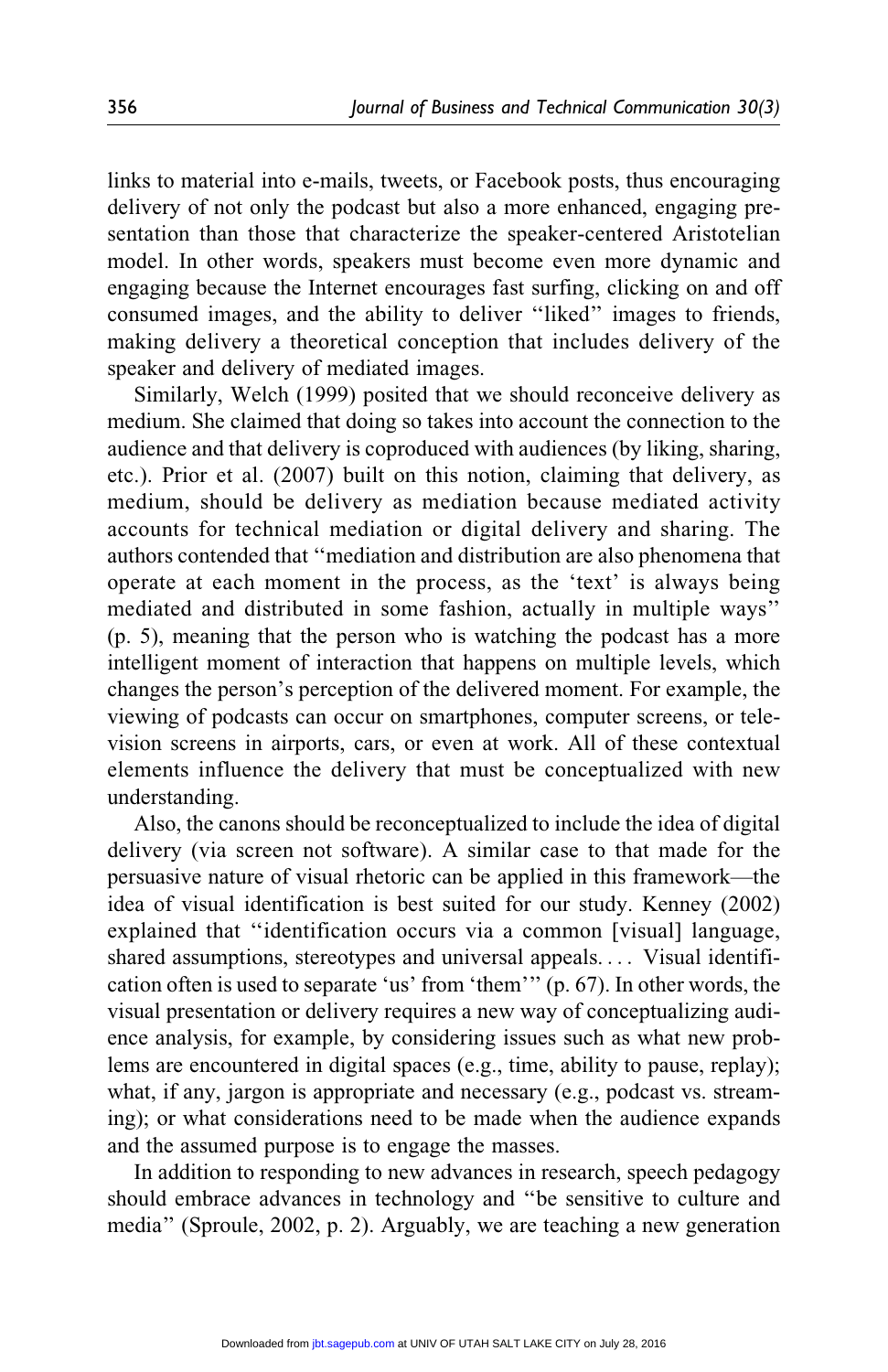of students who have been exposed to and interacted with technology from a very young age and continue to do so via computers, tablets, smartphones, and so on. (McClung & Johnson, 2010; Verna, 2008).

### Social Learning Through TED Talks

Podcasts—in particular, TED talks—have great potential for enhancing presentation pedagogy, both through relaying instructional material and through sharing exemplar presentations with students. TED talks are a form of multimedia presentation delivered by people who are not professional speakers; rather, they are people who have innovative ideas related to TED who seek to communicate their ideas to potential collaborators or investors. TED-talk speakers adhere to a strict time limit, incorporate presentation media throughout the talk, and relay the information from memory—no notes allowed. From an academic perspective, TED talks do not generally conform to the traditional criteria for success. Often, speakers' delivery is not polished, yet speakers are engaging and effective because they speak with enthusiasm and passion for their topic. They typically incorporate a narrative approach designed to make information accessible for ''public consumption,'' and they connect with the audience, often on an emotional level.

The structure of a TED talk typically includes ''an opening of direct address, a narrative of personal stake, a research summary, a précis of potential applications, a revelation to drive it home, and an ending that says, go forth and help humanity'' (Heller, 2012, p. 74). TED talks also represent electronic eloquence (Jamieson, 1998) through their multimedia storytelling approach. But how might students engage with TED talks and use them to inform their own understandings of professional presentations? In other words, how might an appreciation of electronic eloquence influence students' expectations about orality? Bandura's (1977, 1986) social cognitive learning theory provides a useful framework for understanding students' engagement with podcasts in general and TED talks in particular.

Social learning theory explains how individuals can learn and acquire knowledge through observing and modeling the behavior of others. Bandura advanced a four-step process consisting of attention, retention, reproduction, and motivation as the framework for vicarious learning. First, an individual must perceive and analyze what they see; thus, attention involves both perception and cognition such that observers' expectations affect what they attend to and how they interpret what they see and hear. As Bandura (1986) stated, ''attention involves self-directed exploration of the environment and construction of meaningful perceptions from ongoing modeled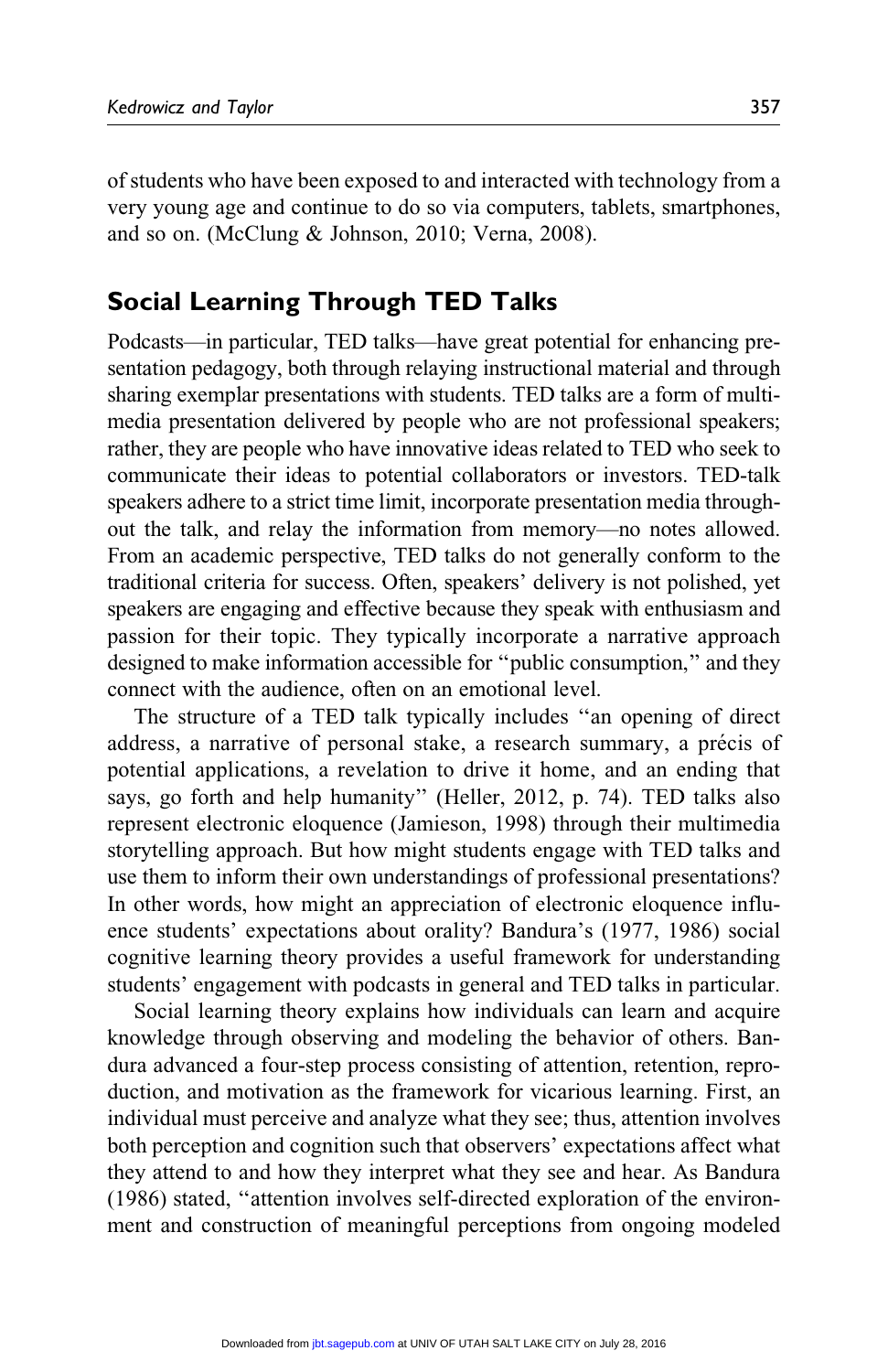events. People will pay attention to activities that they find personally relevant or interesting'' (p. 53). Second, the knowledge gained from observed behavior must be retained to serve as a guide for future action. Retention is about relating new information with what is already known through words, labels, or imagery that can be easily recalled. Knowledge gained through observational learning will be more easily retained if it is perceived as valuable or useful (Bandura, 1977). Third, individuals must move from observation to action through reproducing the observed behavior. Motivational processes affect the likelihood of such reproduction of observed behavior; that is, incentive to perform is based on the anticipated positive consequences.

Attention to and retention of exemplar behavior is most relevant to our study. We were interested in students' perceptions of TED talks and in how students attend to and make sense of (retain) information learned from these exemplar presentations. Students can acquire knowledge and new patterns of behavior by observing others' performance and through modeling behavior that they see as producing positive consequences. Further, vicarious learning is increasingly important in today's heavily mediated environment:

The rapid pace of informational, social, and technological change is placing a premium on personal efficacy for self-development and self-renewal. ... In the past, students' educational development was largely determined by the schools to which they were assigned. Nowadays, the Internet provides vast opportunities for students to control their own learning. (Bandura, 2001, p. 11)

So if TED talks and electronic eloquence is what students are seeing and hearing, how are they making sense of these exemplars?

As a mediated form of communication representing electronic eloquence, TED talks have the potential to affect our teaching and students' vicarious learning of presentation principles. Despite this potential, we could find no empirical research that investigated TED talks within the context of communication pedagogy, and we became curious about how students might view TED talks and make sense of them as public presentations. Thus, we advance the following research questions:

Research Question 1: How do students describe TED talks, both before and after viewing, in terms of the rhetorical situation? Research Question 2: What aspects of TED talks do students attend to and retain?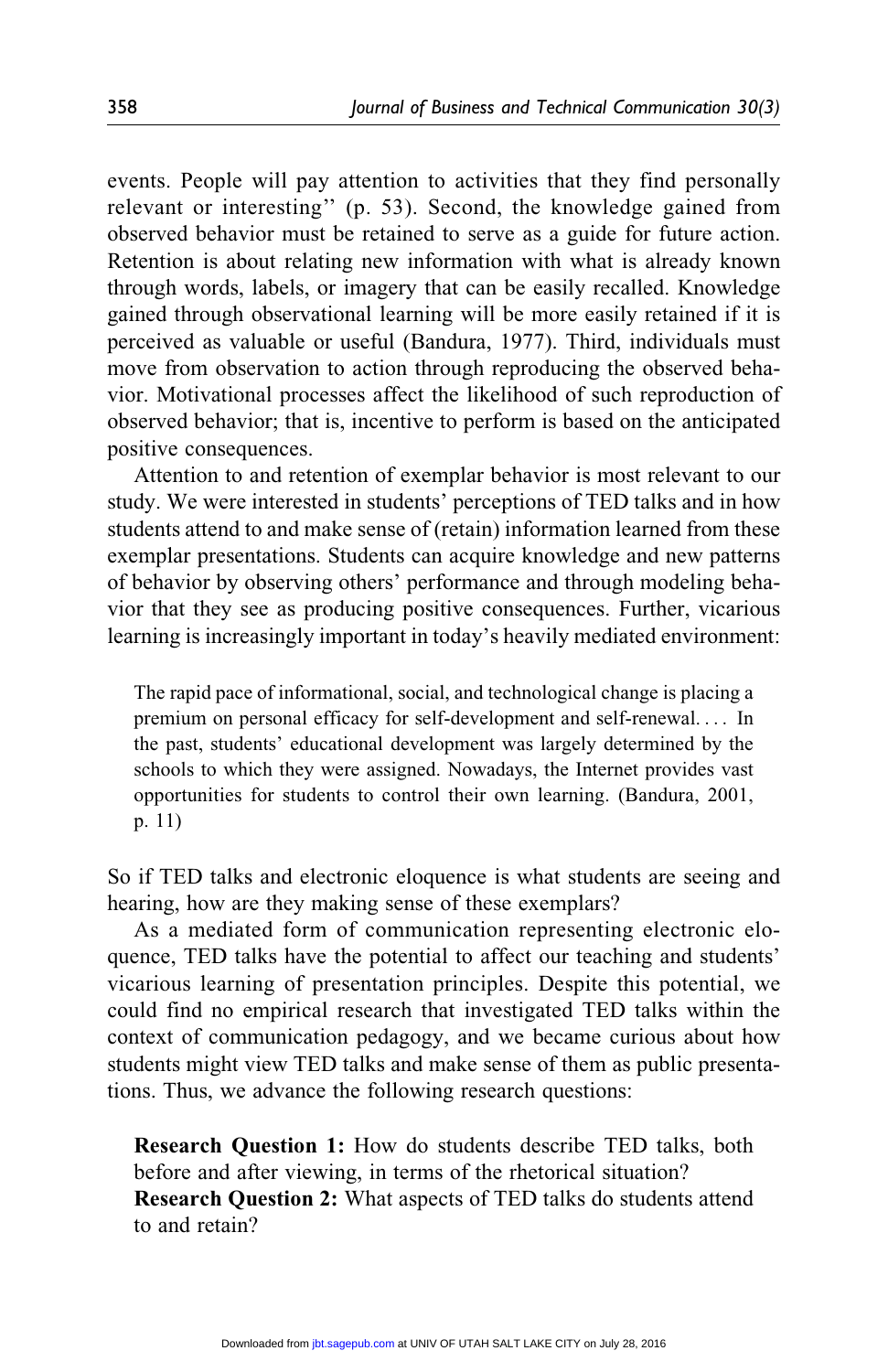### Method

To learn about students' knowledge and understanding of TED talks, informative podcasts that are, arguably, widely disseminated among college students (e.g., Laurillard, 2007), we employed qualitative data gathering and analysis. The institutional review board provided approval for this project. To gain a more complete understanding, we drew our sample from students enrolled in two pedagogically disparate though presentation-based courses: a technical communication course and two sections of the basic public speaking course. In total, 53 students were enrolled in the technical communication course and 48 students were enrolled in the two sections of the basic course.

We distributed two questionnaires in each course during the same weeks of the semester and after the same basic foundations of the rhetorical situation were covered in order to ensure consistency in introductory information. Our data set consisted of 148 total questionnaires—90 responses to the first questionnaire and 58 responses to the second questionnaire. We distributed the first questionnaire during class, resulting in a higher response rate. Viewing the TED talk and completing the second questionnaire was an optional assignment, resulting in a decrease in responses. Results from both questionnaires helped us answer our research questions. First, we were interested in learning about students' knowledge and viewing of TED talks. We administered the first questionnaire (see Appendix A) to assess students' knowledge of these presentations and to help us answer our first research question. Ninety students completed the first questionnaire designed to tap into their baseline knowledge about TED talks. Of these participants, 56% ( $n = 50$ ) were enrolled in the technical communication course and 44% ( $n = 40$ ) were enrolled in the basic public speaking course. The majority of participants ( $n = 52$ ) were engineering majors, with communication majors constituting the second largest group ( $n = 14$ ).

Next, we asked students to select and watch one of three possible talks. Then we administered a second questionnaire (see Appendix B) designed to illicit information about students' views on the talks as representing a formal speaking event and specific elements of the speaker's communication skills. Fifty-eight students completed the second questionnaire. Of these participants, 33% ( $n = 19$ ) were enrolled in the technical communication course and 67% ( $n = 39$ ) were enrolled in the basic public speaking course. The largest group of participants was engineering majors ( $n = 20$ ) with communication majors constituting the second largest group ( $n = 12$ ).

We selected the following TED talks: Massimo Banzi: How Arduino Is Open Sourcing Imagination (Banzi, 2012), Jeff Hancock: The Future of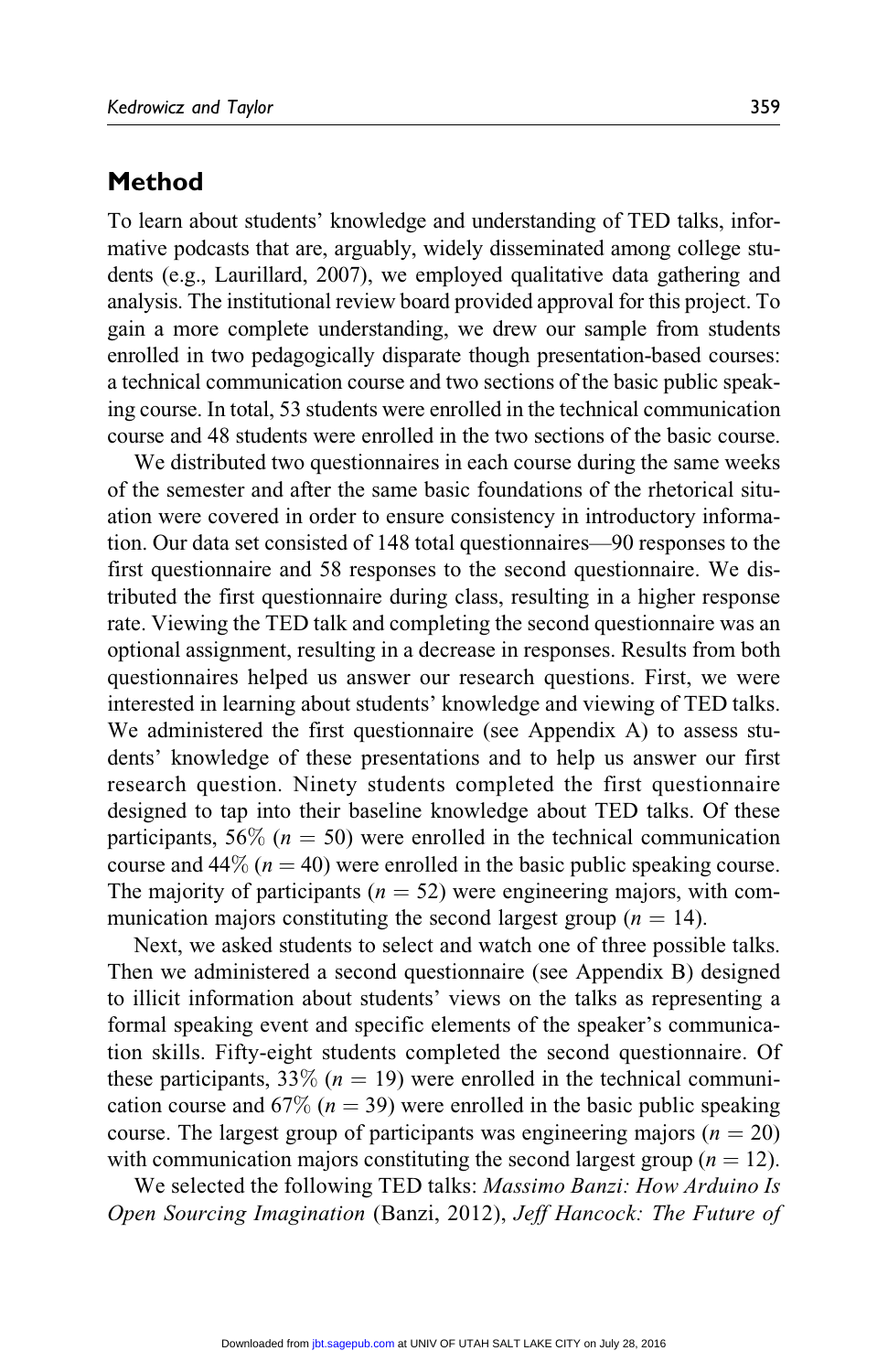Lying (Hancock, 2012), and Amos Winter: The Cheap All Terrain Wheelchair Winter (2012). We allowed students to select from among three videos because ''people will pay more attention to modeled activities if they find them to be personally relevant and interesting'' (Bandura, 1986, pp. 53–54). We chose the three videos from the top videos related to technology during the month of October in 2012 (TED staff, 2012). During this time, each video had between 400,000 and 500,000 views. Each video engaged technology (broadly, the topic of our study) in nuanced ways through similar rhetorical strategies (e.g., each video started with a similar narrative hook).

We unitized the data based on identifiable units of meaning that were informed by our two research questions (Tracy, 2013). Appropriately, identifiable units were different according to each respective research question. For example, when students used specific language that mirrored their knowledge of the rhetorical situation, we used that data for analyzing our first research question. Furthermore, each instructor's teaching notes became important for making sense of student's responses. In other words, how each instructor taught or defined rhetorical elements helped in aligning with the appropriate research question.

To analyze the data, we used an inductive qualitative content analysis. In our first phase of data analysis, we each read through every response from both questionnaires to conceptualize the data by noting key words and phrases (Strauss & Corbin, 1990). That is, we individually generated categories using in vivo codes—labels that were derived directly from participant language (Tracy, 2013). In our second phase of data analysis, we lumped students' responses into similar codes using the constant comparison method (Lincoln & Guba, 1985; Tracy, 2013). This second-level coding was modified as a regular part of the qualitative research process in order to obtain the best descriptors. Specifically, we drew comparisons between the key words and phrases to develop broad, encompassing categories and more closely examined the in vivo codes to identify relationships between groupings. In our third phase, we went back to the data to look for evidence to support or refute the relationships between categories in order to ensure integrity of analysis. Both of us agreed on categories developed from a collaboration of the first-level coding structure. Throughout each phase of analysis, we engaged in perception checking and verification (Lincoln & Guba, 1985) by going back to the data and the participants' own words. In rare instances of disagreement, we discussed the response until we agreed on the appropriate category.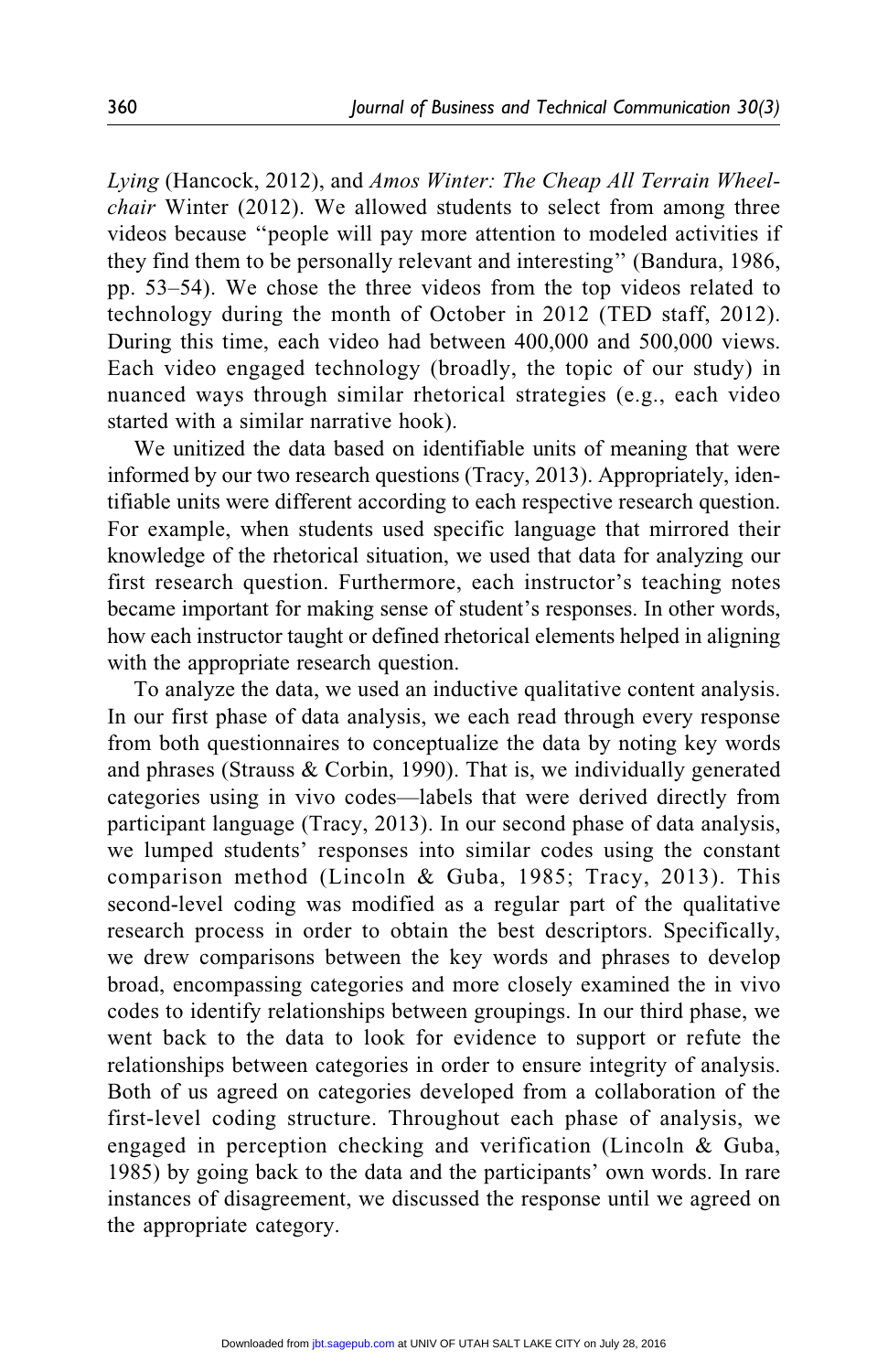# Results

Our purpose was to explore how students make sense of TED talks as public presentations. Two key findings emerged from our data analysis. First, students attempted to reconcile their perceptions of a formal speaking event through identifying tensions between traditional conceptions of audience, speaker, and context. Second, students' ability to recall presentation content was enhanced due to speakers' engaging the audience by incorporating effective visual aids, fostering personal connections, and using dynamic delivery.

### Reconciling Formality: Audience, Speaker, and Context

Research Question 1 examined how students describe TED talks, both before and after viewing, in terms of the rhetorical situation. The results of our analysis suggest that the way students made sense of TED talks both before and after viewing the selected videos involved a process of reconciling formality. About half of the participants characterized TED talks as formal speaking events whereas the remaining participants claimed that these talks are informal or that they share some aspects of both formality and informality (i.e., semiformal). Open coding of students' responses regarding the formality of TED talks showed that aspects of the rhetorical situation—audience, speaker, and context—affected their views. That is, students' descriptions both before and after viewing were not distinct in any patterned way. Rather, they were characterized by a struggle to reconcile formality with regard to the presence and purpose of the audience, the speaker's style, and presentation context. For example, one student commented, ''I think the TED talks are leaning away from formal speaking events but still possess some essence of what a formal speaking event provides.'' In all, three specific themes emerged: (a) passive versus active audiences, (b) formal versus casual speaker presence, and (c) immediate versus mediated context. We examine these three themes with regard to the formal, informal, and semiformal tensions that these students identified within TED talks.

Passive versus active audiences. Students acknowledged formality regarding the speaker–audience relationship in terms of the audience's passively listening to be informed instead of actively engaging in the speaking event. The mere presence of the audience resulted in students viewing the TED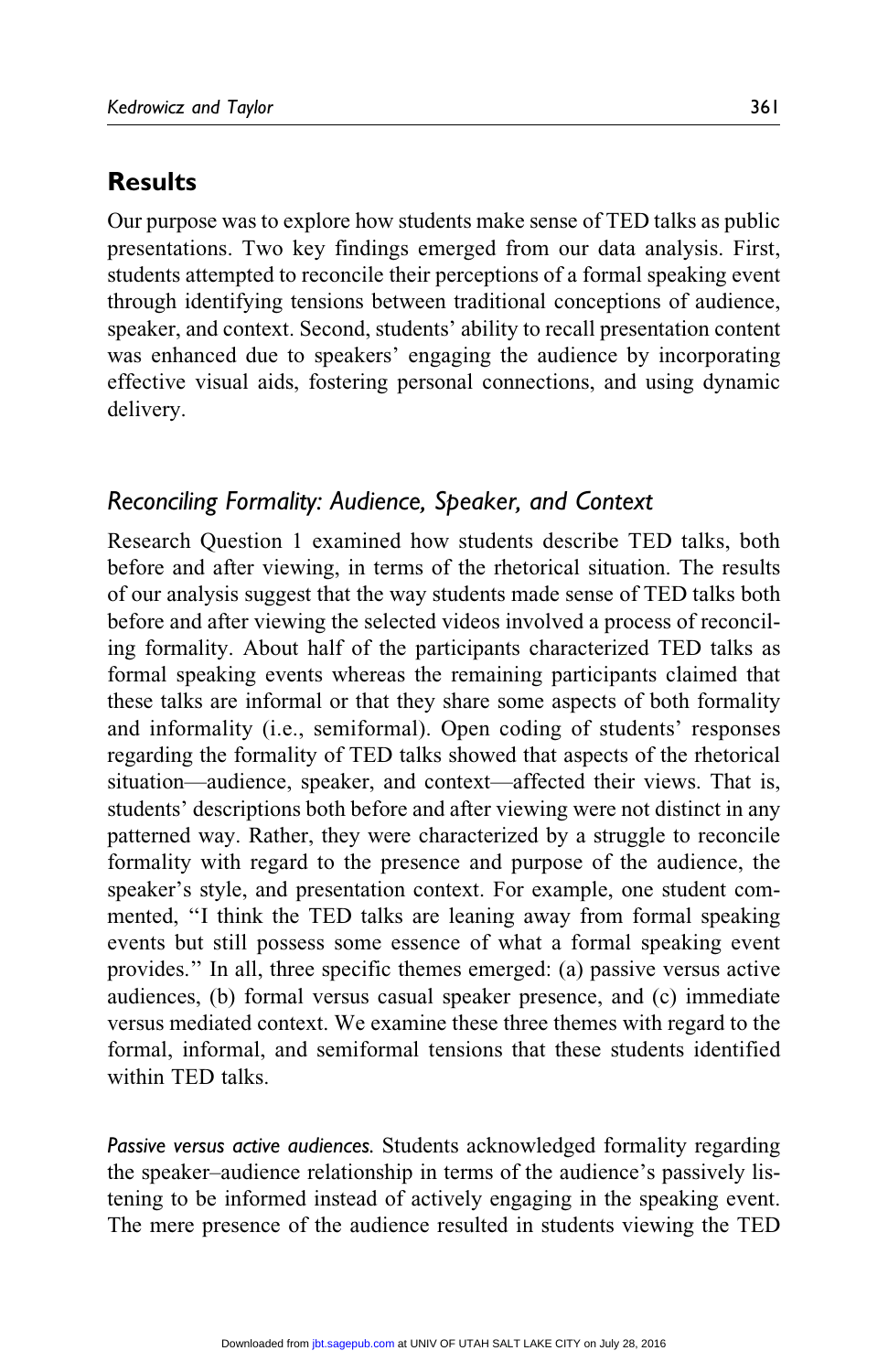talk as a formal speaking event; people need to be present to receive the speaker's message, as this comment suggests:

Public speaking is a process of speaking to a group of people in a thoughtful manner. The speaker has a reason for addressing the audience, to persuade, inform, entertain, make a difference, or change in some way. [TED talks] are public speeches because there is a speaker and an audience.

Similarly, a student commented that the TED talks are ''formal speaking events because there is one speaker and an audience who sits there and listens. ... There is no interaction or discussion.'' This comment invokes the importance of audience and yet carefully points out that formal presentations are one-way communication in that audience participation is limited to listening. Another student noted, ''I think that wherever there is an audience to listen to a speaker makes it formal.'' In essence, the first characteristic to acknowledging the formality of a TED talk was the presence of the audience listening (without interaction) in a formal setting: ''They have formal seating, filming, lighting,'' and ''they are informative speeches delivered in a formal venue.''

In addition, students stated that a TED talk was a formal event because the audience was learning something. That is, if the speaker was informing and the audience was learning new or challenging information, then the event was deemed formal. For example, ''[TED talks represent formal speaking events because] people learn something new.'' In other words, students suggested that the speaker must be disseminating new knowledge to the audience in order for the event to be considered formal. Further illustrating students' perception that the purpose of a formal speaking event is to convey new information, other comments suggest that in order to give a formal presentation, the speaker needs to be both informed and prepared: ''[TED talks represent formal speaking events] because they are prepared presentations; preparation is required," and "[speakers] are talking about their experiences, informing people, and the topic is important to them.'' In all, the presence of audience members who listen passively to a speaker in order to learn new information seemed to contextualize for students the formality of a speaking event. While the presence of an audience certainly represented formality to students, the persona of the speaker also contributed to their conceptions of the TED talk as a formal event.

Formal versus casual speaker presence. The second way these students struggled to reconcile formality was related to the speaker's presence as either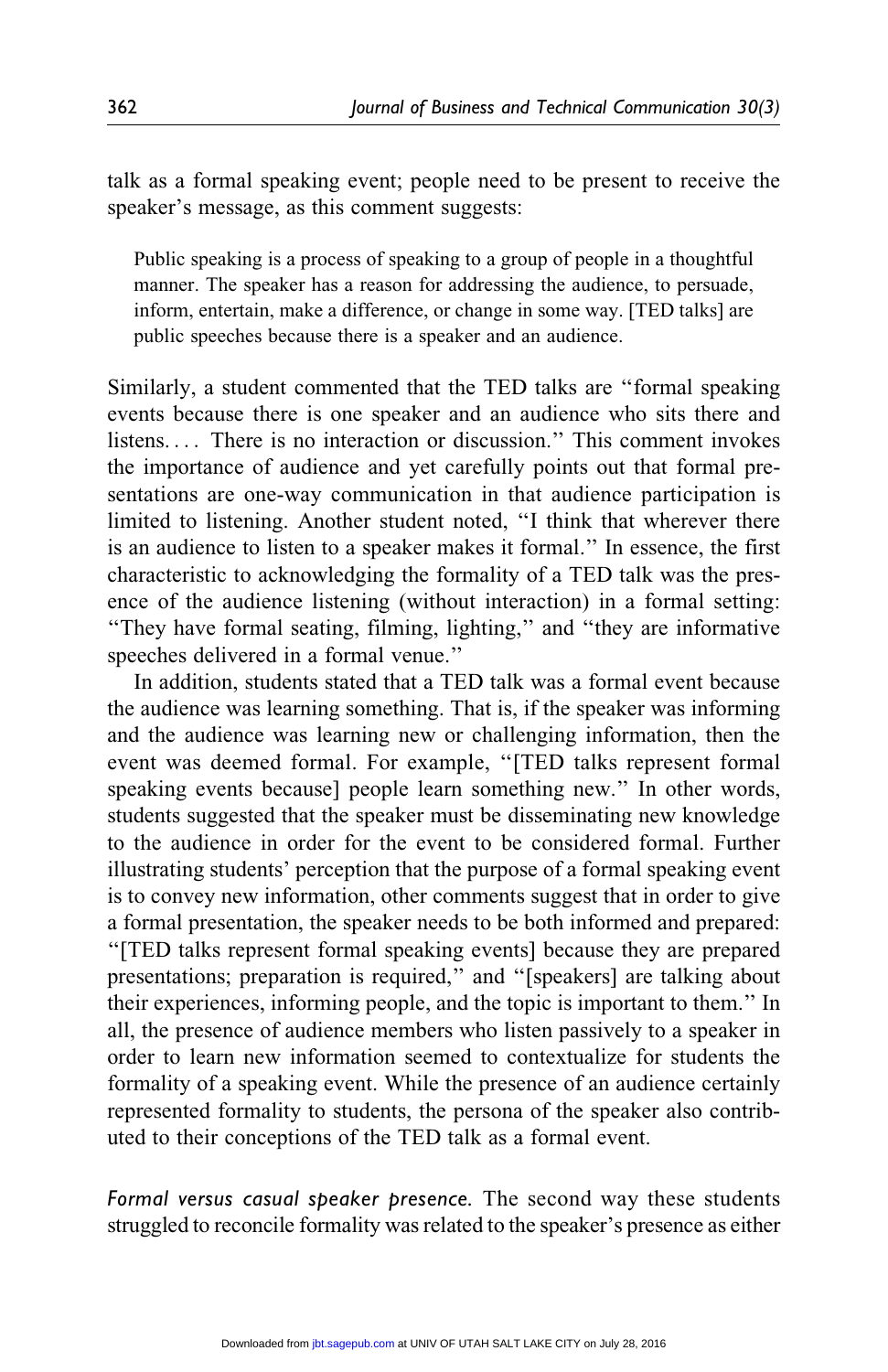formal or casual. In both courses, students were instructed that effective speeches are audience centered; however, working in tandem with audience to further contextualize the event is the effect that the speaker's persona has on audience engagement. In other words, the delivery style of the speaker dictated the tone and students' subsequent perceptions of informality. Students who did not characterize TED talks as representing formal speaking events pointed to the speaker's efforts to engage and relate to the audience as the primary reason.

That is, the speaker's use of humor and other audience engagement techniques led students to view the talks as more informal: ''I think they are pretty laid back and casual. This is because the speaker is moving around, jokes are being made, and the audience is engaged.'' Students cited the casual, informal atmosphere surrounding the talks as an indication that they do not represent a formal presentation: ''It is a more informal way of presenting,'' and ''it's more relaxed.'' Some students tried to reconcile this new type of presentation with what they already knew about public speaking, as this comment illustrates:

Based off of the significance of the topic that the speaker is presenting and the setting of the event, I definitely feel it is formal. The speaker is on stage, well dressed, and discussing pertinent information to society that is being received readily and respectfully. There does seem to be a slightly lighter side to the talk as the presenter makes jokes and applications that maybe aren't what I would have expected in a formal event, but I feel it enhances the speech.

It seems, then, that speakers' efforts to engage, rather than simply inform, a passive audience contributed to students' viewing the talks as less formal.

Immediate versus mediated contexts. The third way that students reconciled formality was with regard to the tension between the context and location of the audience in relation to that of the speaker. In other words, TED talks are presented in two specific formats: in the immediate setting (in person) and online through electronic viewing (mediated). Due to the wide dissemination of the events via social media, the context is an important factor for students in determining the formality of the event. In fact, the majority of students described the audience as the general public, which presents an interesting paradox when considered in accordance with their description of the talks as formal or informal. That is, while half of the students characterized the talks as a type of formal presentation, they also viewed the audience as the general public, arguably, the diverse, mediated audience that other students cited as the primary reason for characterizing the talks as informal.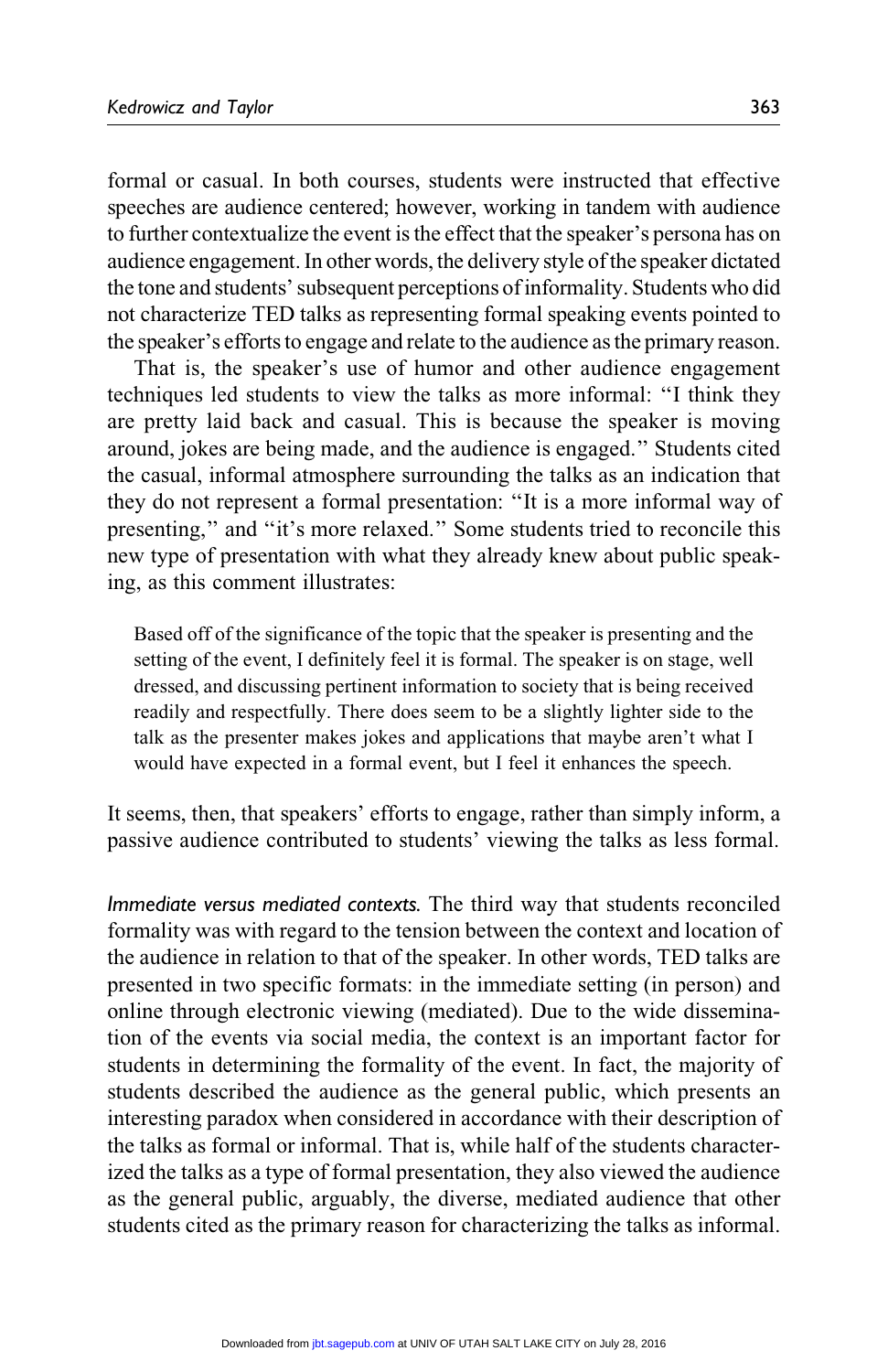TED presenters try to appeal to a broad audience, and their presentations were described by students as talks delivered to an audience of ''anyone interested in the topics'' because the presentations can be accessed by anyone anywhere. The fact that the audience is ''anyone'' affects students' views on the formality of the presentation. Specifically, as one student commented, TED talks are not representative of formal presentations because ''they [speakers] try to communicate to as much diversity of audience as they can.'' Despite recognizing that each talk had one speaker and an audience, students perceived TED talks as less formal because the speakers adapt their message to a lay (both present and mediated) audience: ''They are brief, less technical, and more interesting,'' and ''they are speeches presented in a formal venue but to a lay audience.'' Thus, to these students, the fact that the speakers presented information to a broad audience seemed to render the speech informal.

The dissemination on the Internet broadens the audience from just the in-person audience (typically, invited attendees such as investors, researchers, or potential collaborators) to a larger, virtual audience (i.e., general public). Students' comments specifically acknowledged the additional audience that is ''present'' via the mediated nature of the talks:

The speaker is addressing a specific audience within the auditorium and also a much broader audience who views the speech through the Internet.

The speaker is speaking to an audience whether they are there [in person] or watching it online; the audience still responds to how the speaker presents the information, regardless of if they are present or not.

Such comments further illustrate the tension between linking formality with specified learning and informality with engaged experience.

In short, this analysis suggests that students grappled with traditional conceptions of public address and performance within the context of this new form of presentation—the TED talk. As a result, students appeared to recognize a difference between the rhetorical situation as traditionally articulated and a more rearticulated version that enables presentation sharing via the Internet. More important, the students identified both a relationship and tension between the audience, speaker, and context in connection to formality: ''Yes I believe [TED talks] are semi-formal. [The speaker] was very well practiced and did not take questions. His dress was nice, but not a suit and tie," and "I think TED talks are more semiformal because it is a scheduled speaking event which makes it more formal, but it can become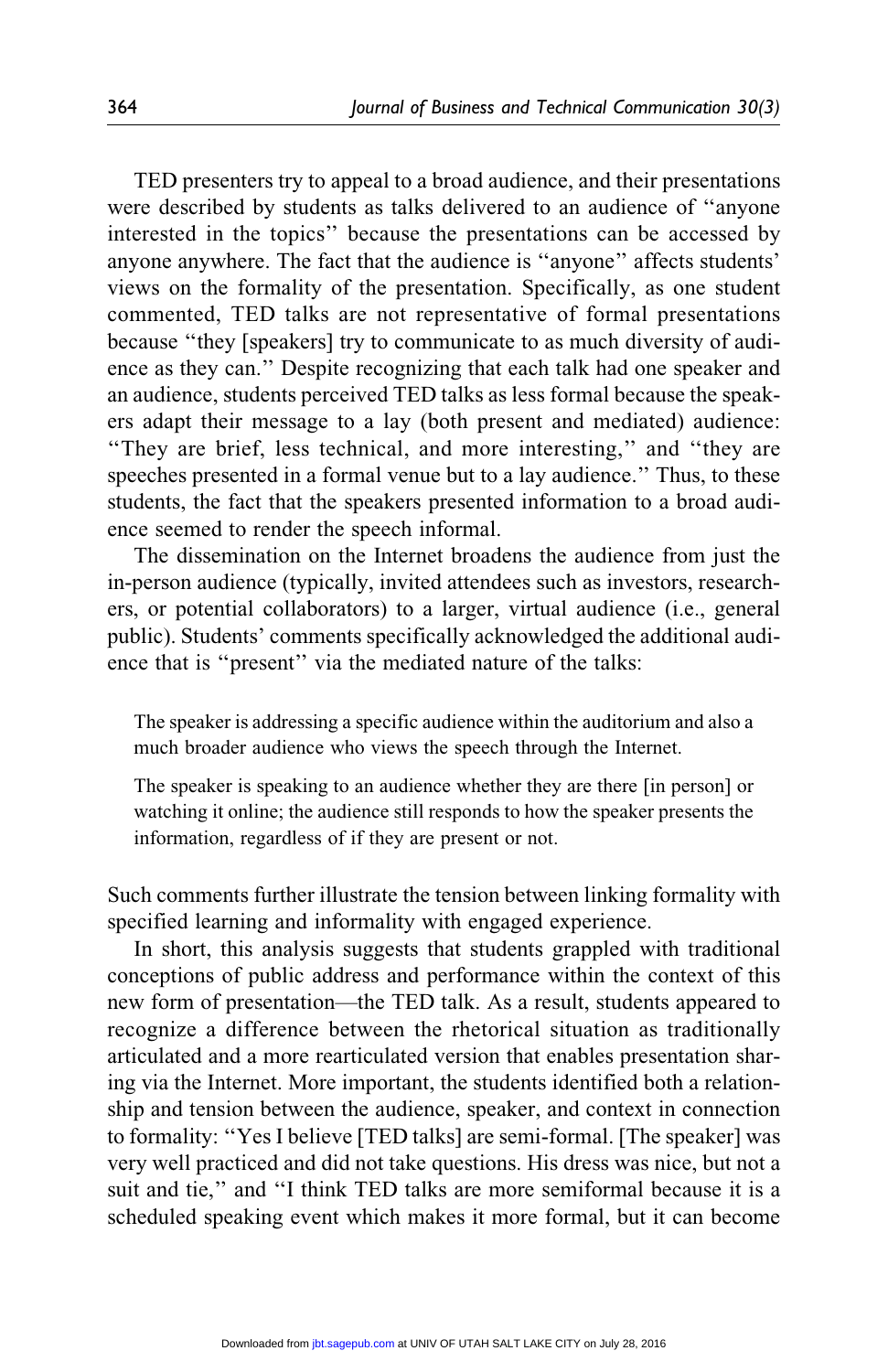semiformal because the speaking topics and speakers can be more casual in their speech.'' Overall, students believed that TED talks represented semiformal speaking events, and they pointed to aspects of the rhetorical situation in order to describe the talks as informative presentations given by experts to a broad audience in a forum for sharing ideas. This general description also illustrates how students attempted to reconcile this new type of presentation with what they already know about public speaking. More specifically, speakers' efforts to engage a diverse (i.e., mediated) audience resulted in students' perceptions of a level of informality that distinguishes these talks from more traditional public address.

# Attention and Retention: Visual Aids, Personal Connections, and Dynamic Delivery

Research question 2 examined what aspects of TED talks students attend to and retain. Students recalled specific aspects of the content that were memorable due to the speakers' engaging use of (a) visual aids, (b) personal connections, and (c) dynamic delivery.

Visual aids. Students commented that visual aids were important in helping them remember the specific points of the speech:

The parts of the talk that stood out most ... were the design and innovation of the visual aids and how well they paired with his speaking points.

The visuals he used, especially his videos, helped me understand his product better ... why he designed it ... and how it works. ... The photos and videos ... helped me remember his product.

Visual aids helped to engage the audience because they showed the technology in order to facilitate understanding or support the speaker's points. As one student commented, ''He used a lot of pictures and videos that helped to show the end result of the cheap and effective wheelchair and this supported his key points.'' The simplicity of the slides and the fact that they contained mostly pictures provided the visual context necessary to ignite excitement for the topic, as this comment demonstrates:

The visuals were very effective because they were able to portray the creativity and the actual projects that he was trying to describe. Actually seeing the projects in action shows the capabilities of the arduino and ignites creativity in the audience more than just explaining it in words.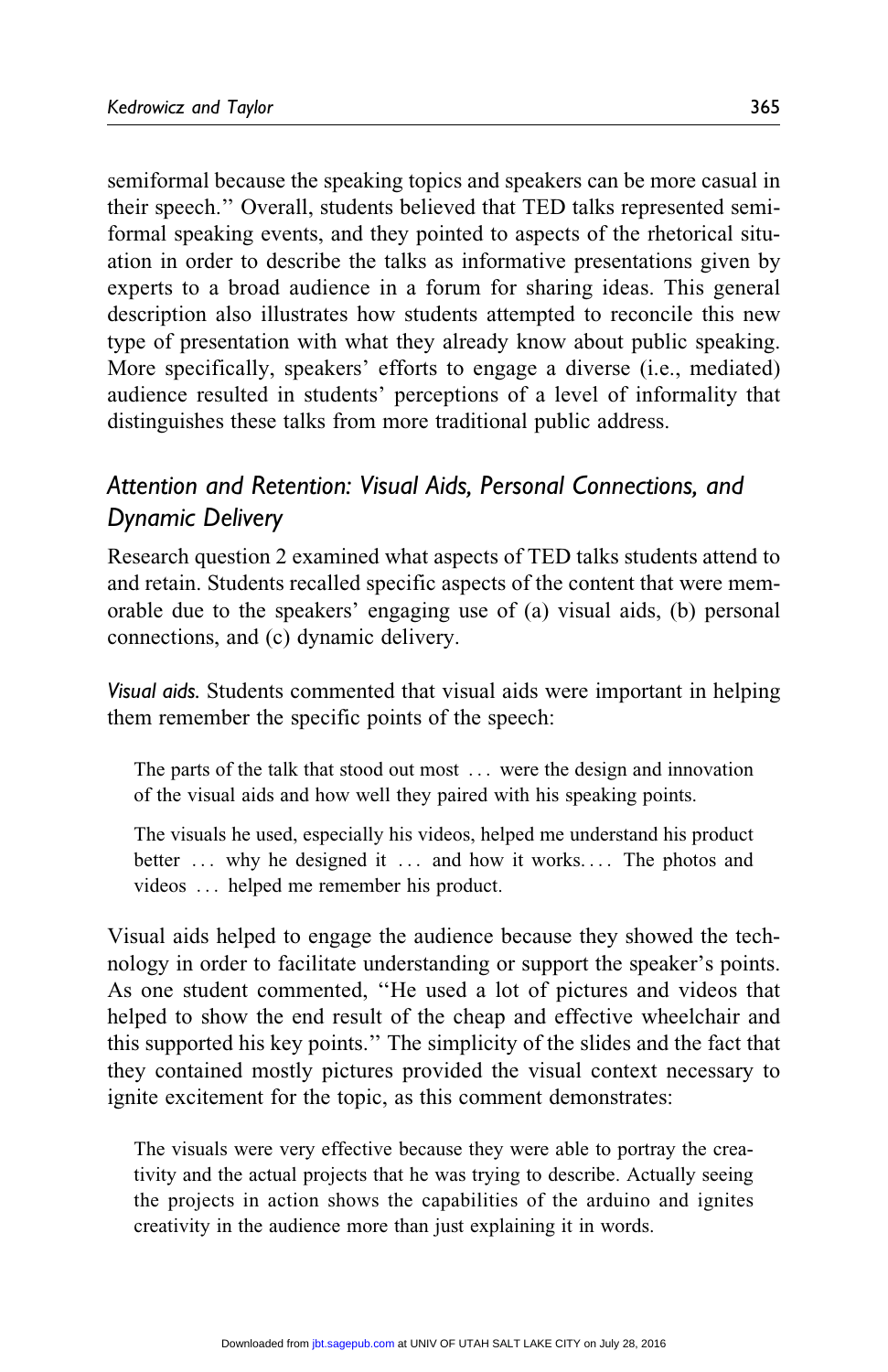Students also explicitly pointed to the importance of visuals for helping them to retain information: ''The visuals made the speaker's message clearer, increased the interest of the speaker's information, enhanced the speaker's credibility, and made the speaker's message easier to retain.'' All of these comments show how the speakers incorporated visuals to create an engaging story that facilitated students' ability to recall specific aspects of the content.

Personal connections. We surmise that it was precisely the electronic eloquence of the presentation that contributed to students' ability to recall such detailed aspects of the content. In creating an engaging story, the speaker goes beyond incorporating the traditional structure of effective redundancy or repetition in terms of organization (preview, stating main points, and conclusion); rather, the speaker incorporates examples and illustrations, poses questions, and uses humor in order to make a personal connection and hold the audience's attention. One student noted that ''he drew me in and made [me relate to] the presentation by giving examples that were relevant to the audience and [that drew] people in. He showed how it was free to create whatever you wanted.'' Additionally, speakers engaged the audience through inviting participation by asking questions: ''The speaker engaged the audience by taking various polls. By directly asking the audience questions he brings them into his topic and makes them pay attention to what he is saying.'' Another student noticed that ''he engaged the audience by asking them questions like 'did anybody lie today?' He also gave an example of a truth and a lie and asked the audience to detect which was a lie.''

Using humor and telling jokes were also cited as effective techniques that served to entertain audiences, thus fostering personal connections that affected their attention: ''He drew the audience in really well. He started out with a joke to make the audience laugh. By laughing, as the audience, we wanted to continue to listen.'' He was humorous at various points and this made him very relatable.

Students' description of humor as both an important strategy for creating personal connections and yet an indicator of a level of informality is illuminating with respect to their vicarious learning. In other words, students' traditional assumptions of what a public speaking moment should be are in tension with the engaging and entertaining techniques that facilitate retention of information. This tension suggests that instructors must consider ways of redefining public speaking moments in order to make the connection between traditional rhetorical principles and mediated events.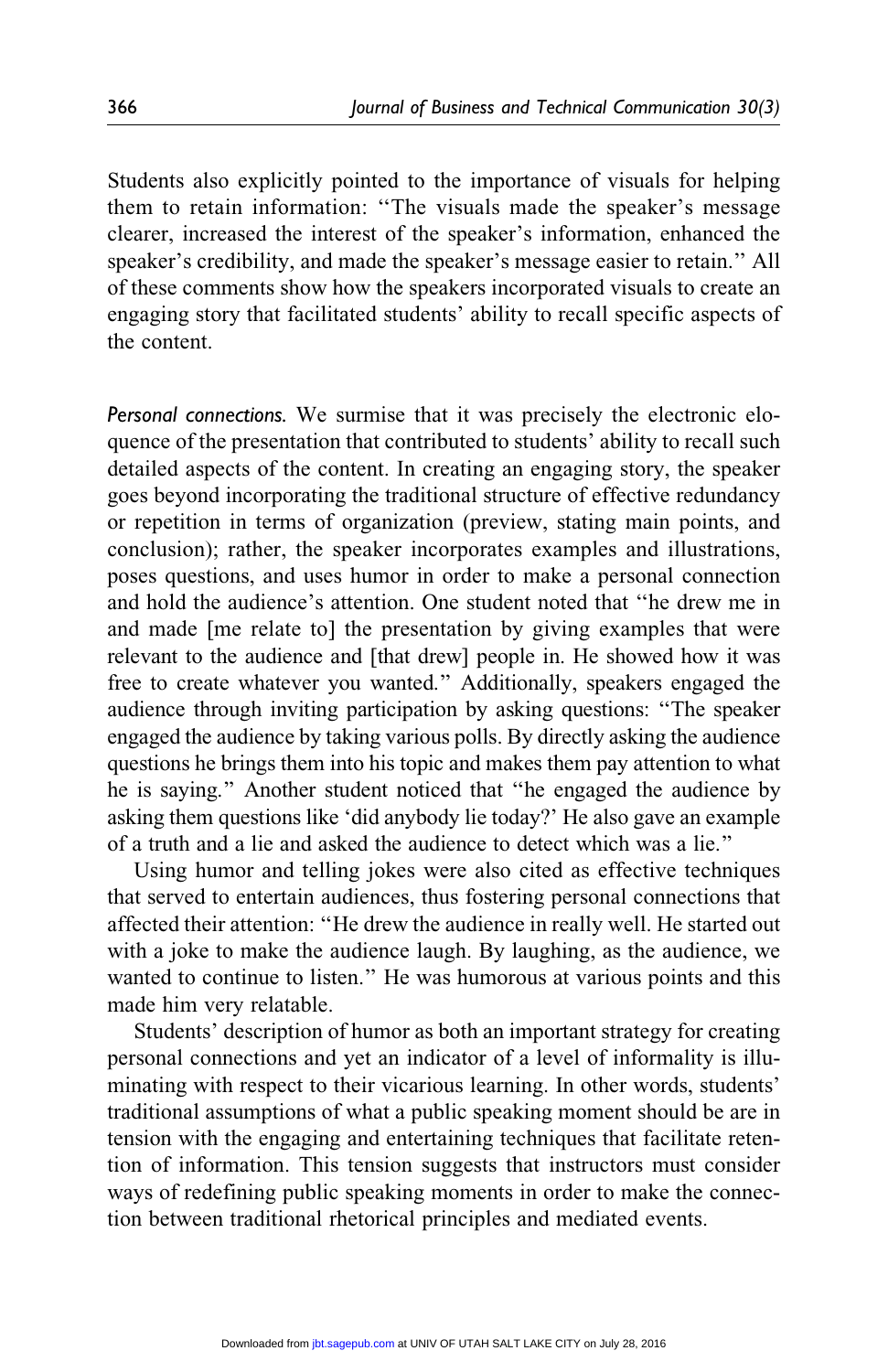Dynamic delivery. Students also attended to the speaker's dynamic delivery in terms of the effect it had on them. Specific comments about delivery point to a style that is open and engaging, one in which the speaker shared enthusiasm and passion for the topic that both made audiences want to listen and helped them to retain the content:

Listening to the speaker's delivery, I could tell he was very enthusiastic about the subject matter. ... These emotive inflections seem to stir up excitement to the speaker's topic.

The thing that stood out most was Massimo's enthusiasm and examples that he used to give himself breaks.

He seemed confident in his discussion and his subject, he didn't look nervous at all he just seemed to be telling a story, very comfortable.

Such comments point to conceptions of effective delivery that have less to do with specific aspects of a speaker's vocal tone and body language than with the speaker's ability to tell a story with enthusiasm. That is, speakers who exhibit a dynamic, engaging style share their passion with the audience, thus igniting shared interest and excitement:

The speaker was genuine and passionate about the topic and shared his opinions in his own way. He was not trying to hide his personality and put on a professional face as much as he was trying to meet the audience's needs and make them interested and happy.

In short, the speaker's engaging, narrative style facilitated students' ability to recall detailed aspects of the presentations. Moreover, although students commented on and retained different information about delivery, regardless of their specific delivery focus, they seemed to be changing their expectations of delivery with regard to technology, arguably because of their exposure to electronic media. This shift in students' expectations can be explained by social cognitive theory, which would suggest that such mirroring of expectations regarding what we see and what we expect is, to some degree, influenced by what we have learned through interaction with digital media.

In summary, our results indicated that students' expectations about public speaking, perhaps partially derived from mediated social learning, affected their perceptions of TED talks and how they interpreted these electronic presentations. A shift in students' perceptions of TED talks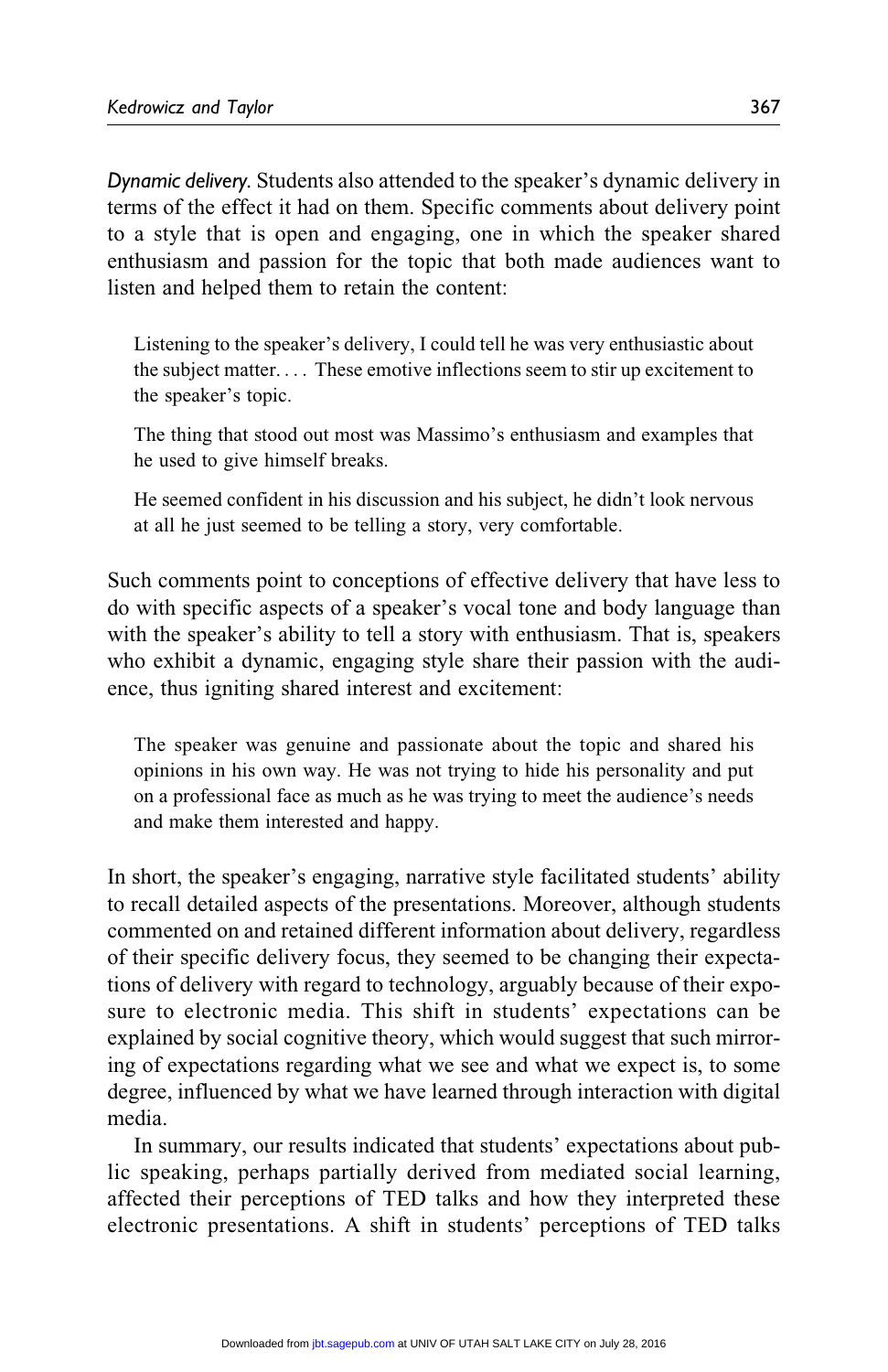before and after viewing also lends credence to some level of vicarious learning, as does students' recognition of the importance of an engaging and dynamic delivery to effective presentation.

### Discussion and Implications

Our unique position as communication instructors, with experience both in teaching the basic course and in providing integrated communication instruction in a technical communication course, led us to become curious about how we might reimagine communication pedagogy in the electronic age. As a first step, we explored how students made sense of one specific mediated public presentation, the TED talk. Our analysis showed that students learned vicariously through viewing TED talks and other mediated presentations and that this experience shaped their views of public presentations. That is, when students enter our classroom, whether it is the basic course or a business or technical communication course, they already have certain understandings about the norms of public presentations. More specifically, our analysis showed that students' understandings of public presentations include the idea that speaking is a coproduced, sometimes networked, engaging narrative. This finding alters traditional conceptions of the rhetorical situation, namely notions of audience as passive versus actively engaged, speaker presence as formal versus casual, and context as immediate versus mediated. Student attention to audience engagement via visual information, personal connection, and dynamic delivery suggests that the characteristics of electronic eloquence—enthusiasm, passion, and connection—serve to enhance audience members' ability to maintain attention and retain information. Thus, communication pedagogy must attend to these shifting rhetorical norms and audience expectations through reproducing the cannons, reappropriating public presentation, and reconceiving presentations as engaging narratives.

Three key implications have emerged from this research that relate to electronic eloquence and the rhetorical situation: audience, delivery, and a redefinition of what it means to be a public speaker. Taken together, these implications enhance our understanding of how students learn in the digital age and how they use this knowledge to inform future behaviors.

One key implication of this research concerns the audience, in terms of both how audience affects level of formality and how notions of audience are broadened due to technological mediation and exposure to unique presentation exemplars. Although a majority of the students viewed TED talks as formal presentations, a number of them claimed that engaging a diverse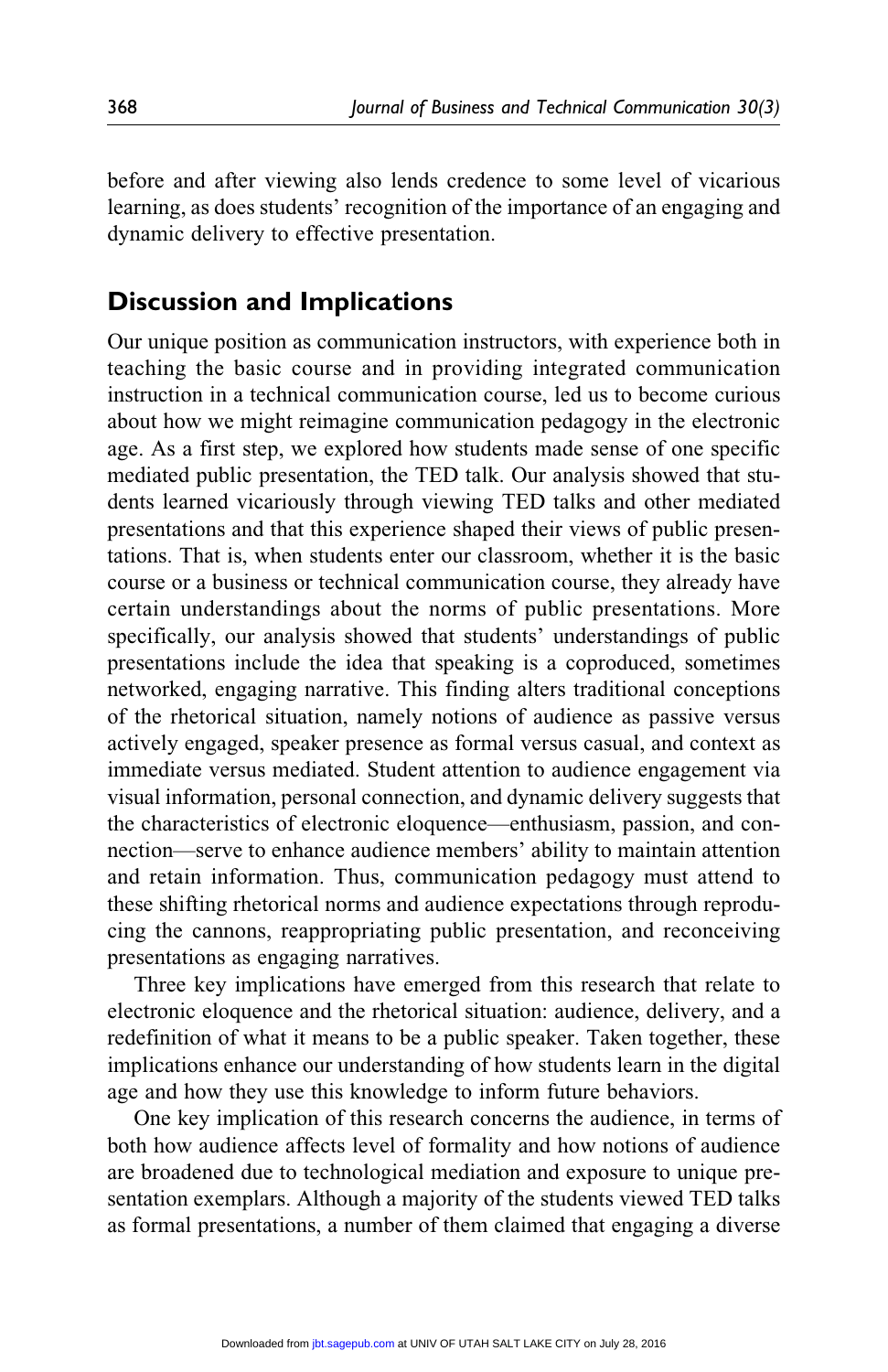or lay audience rendered the speech informal. This notion that appealing to a diverse audience somehow reduces a presentation to an informal talk is curious and perhaps stems from the rather structured, linear approach that drives much presentation instruction, an approach in which students are asked to identify their audience (i.e., one targeted audience) and then design a specific, audience-centered message. The underlying assumption, of course, is that the speakers have the power—to craft the message, choose an organizational structure, develop particular supporting visuals, and practice delivering the speech in their own specific style. In contrast, a message crafted for a diverse or lay audience in some ways shifts the power from the speaker to the audience in that the speaker must assume responsibility for engaging the audience by incorporating the components of electronic eloquence. As a result, speakers need to create an engaging narrative that tells a cohesive story. They not only must develop speeches with attention to substantive information, but perhaps more important, they must speak passionately in order to connect with their audience.

Similarly, such digital delivery shifts the understanding of who the audience is or can be to include the virtual audience. To this extent, podcasts in the digital delivery era are mechanisms of messages that distance time and space. Not only are the messages available on the Internet for an extended period of time but also they can be paused, stopped, rewound, and fastforwarded. Consequently, speakers need to consider both the face-to-face audience and the virtual audience. Virtual audiences respond in ways that demonstrate their co-ownership of a presentation (Porter, 2009) through tweeting, posting to Facebook, and invoking other social media outlets. Comments of approval or disapproval can be connected to most mediated presentations; thus, through technological mediation, even when viewing, audiences are active and, in a sense, coproducers in the narrative. In some ways, then, this coproduction shifts the power from speaker to audience, raising the stakes for speakers to be engaging and to personally connect with their audience through electronic eloquence. For instance, if a speaker is not particularly engaging or informative or fails to foster a connection, the audience can tune out and choose to participate in a different presentation event.

A second implication of our study relates to current conceptions of delivery, specifically the enthusiasm and passion with which information is presented and the subsequent effects. Specific vocal and physical techniques are not necessarily remarkable by themselves; rather, effective delivery can be characterized by the use of a successful interplay between such techniques, an engaging narrative, and visuals so that the audience is drawn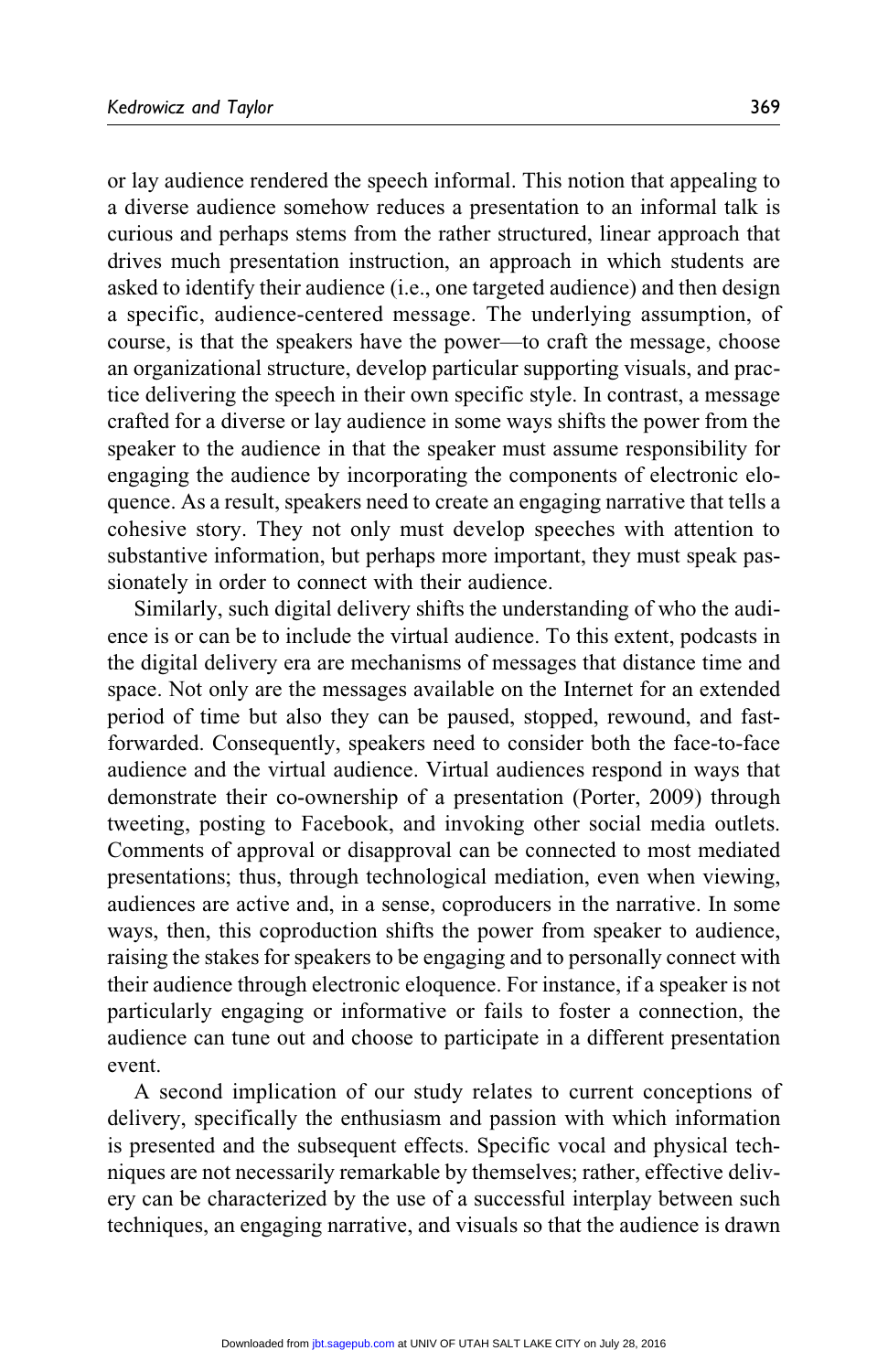in and left with a lasting impression. Students' descriptions of delivery in terms of the effects of a speaker's vocal and physical elements coupled with visuals and an engaging narrative correspond to delivery as medium or the idea that delivery is coproduced with audiences (Welch, 1999). Further, this notion of the effects of delivery reinforces our argument that delivery needs to be retheorized for the digital age. Delivery, then, is becoming less about vocal and physical polish and rehearsal and more about characteristics of electronic eloquence, including enthusiasm, passion, and connection. Students' exposure to mediated presentations that are less polished and more dynamic suggests that we ought to reframe our discussions of delivery in contemporary public speaking courses to account for this shift in rhetorical norms and audience expectations.

These results also have implications for what it means to be a public speaker. Who speaks? In what forum? To what audience? Students are avid technology users and thus seem to appreciate a more nuanced understanding of what a public presentation is and who a public presenter is, as evidenced by their responses. Clearly, the notion of public in public presentation has shifted from the traditional public associated with formal address to include a broader audience of people both in real time, through live-streaming video, and after the fact. Further, the notion of presenter has expanded to include anyone speaking to any audience, actual or virtual. In a way, this notion has removed some of the mystique from traditional public address and has shifted the focus and power from the expert speaking to a targeted audience in a public setting to include anyone speaking to a (potentially) vast audience in real time and in virtual, mediated space. Expectations perhaps gleaned through vicarious learning have also shifted to include integrated technology and a dynamic, engaging style that connects and resonates with the audience. But these results do not suggest that previous conceptions of effective public speaking were devoid of audience consideration—quite the contrary. What these results do demonstrate is that notions of audience and audience expectations have shifted, in part due to the vicarious learning that has occurred through viewing presentations in the mediated environment. As a result, public speaking pedagogy must engage with shifting expectations, if not to attend to them, then to interrogate and critically evaluate them.

These results provide an interesting foundation for further inquiry; however, we acknowledge limitations to this study and offer recommendations for future research. First, we had unequal participation from each class and a drop off in responses between the first and second survey. We also recognize that engineering students made up half of our sample. While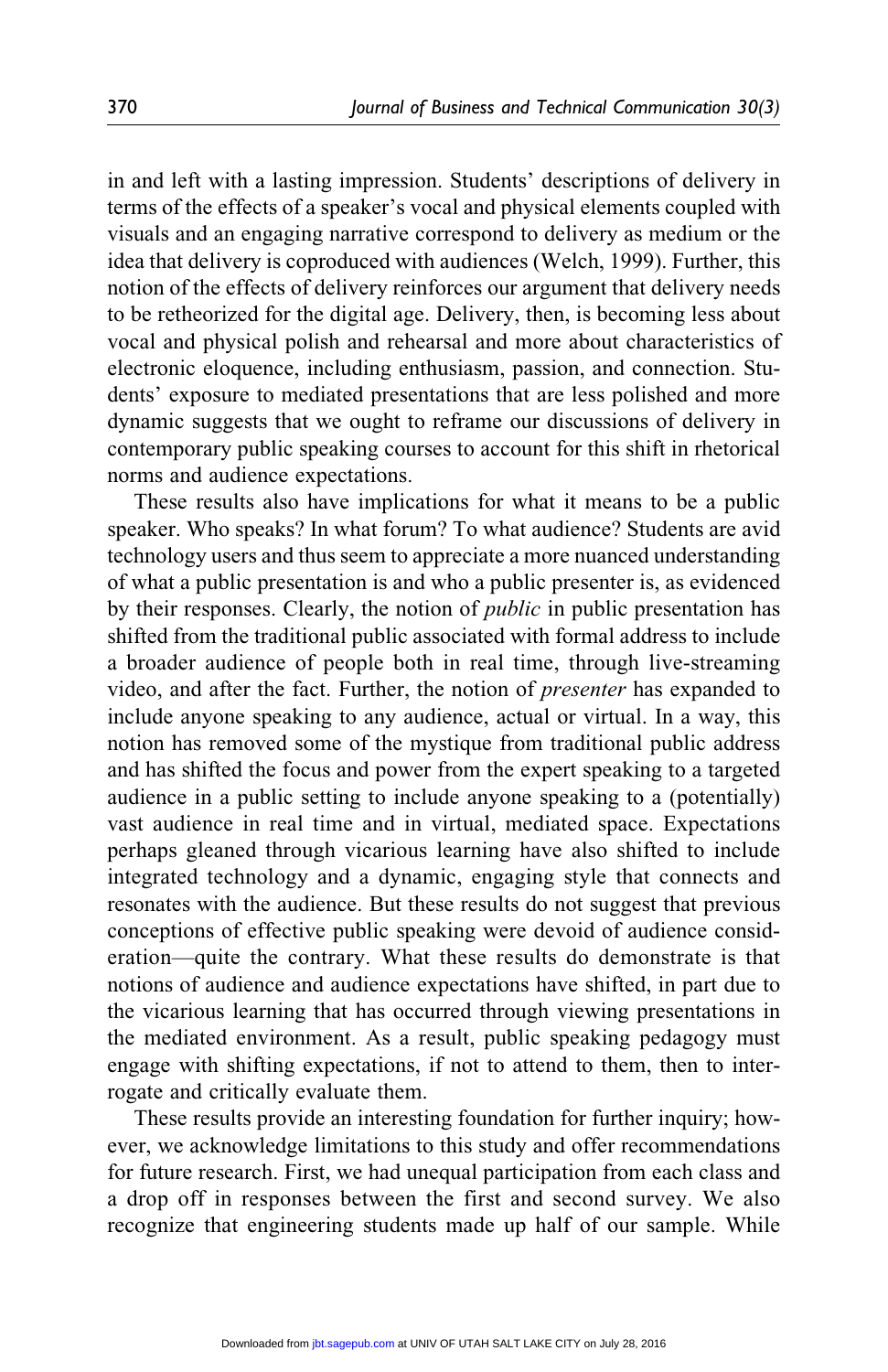we cannot be certain that results would have been different with a broader sample, we recommend sampling from a more diverse population. In addition, future work that includes students from a variety of courses will lead to a larger sample with which to explore students' perceptions through both detailed description and inferential statistical analysis, allowing for more nuanced understandings of vicarious learning to emerge. These understandings could enhance our preliminary results and their implications. Finally, we allowed students to choose from among three TED talks. We recognize that results might have been different if we had required all students in both courses to view the same talk.

# Conclusion

Students' understandings and expectations about public presentation are informed by their vicarious learning through interacting with the mediated environment. Their participation in the digital age affects their perception of presentations as networked coproductions. More specifically, we are in an era in which students are constant creators of information. If they do not like it, they change it, comment on it, or reject it. They are active participants in the mediated environment, and this participation influences their motivation to act in particular ways. Whether conscious or not, exposure to podcasts and TED talks affects our students in that they attend to and interpret information and will be motivated to model behavior that they view as having positive consequences. TED talk speakers—while not professional, polished presenters—are engaging, dynamic, humorous, and well received by their live audiences. Students' exposure and positive response to such speakers require that we, as instructors, reimagine the ways we teach professional presentation in the electronic age. So how should our pedagogy incorporate electronic eloquence? And how might we reimagine our teaching of the traditional canons? We offer practical recommendations for teachers of business and technical communication.

TED talks represent technology, engineering, and design, among other disciplines, and for teachers of business and technical communication, these talks arguably represent a professional presentation genre that is effective at communicating innovative, technical information to a wide audience with the potential for supporting and engaging with an issue or idea. As such, TED talks can be powerful exemplars for teaching students how to command attention, disseminate ideas, and be persuasive. Thus, if students are learning that storytelling is an effective mode of persuasion, instructors could provide a firm grounding in communication strategies with an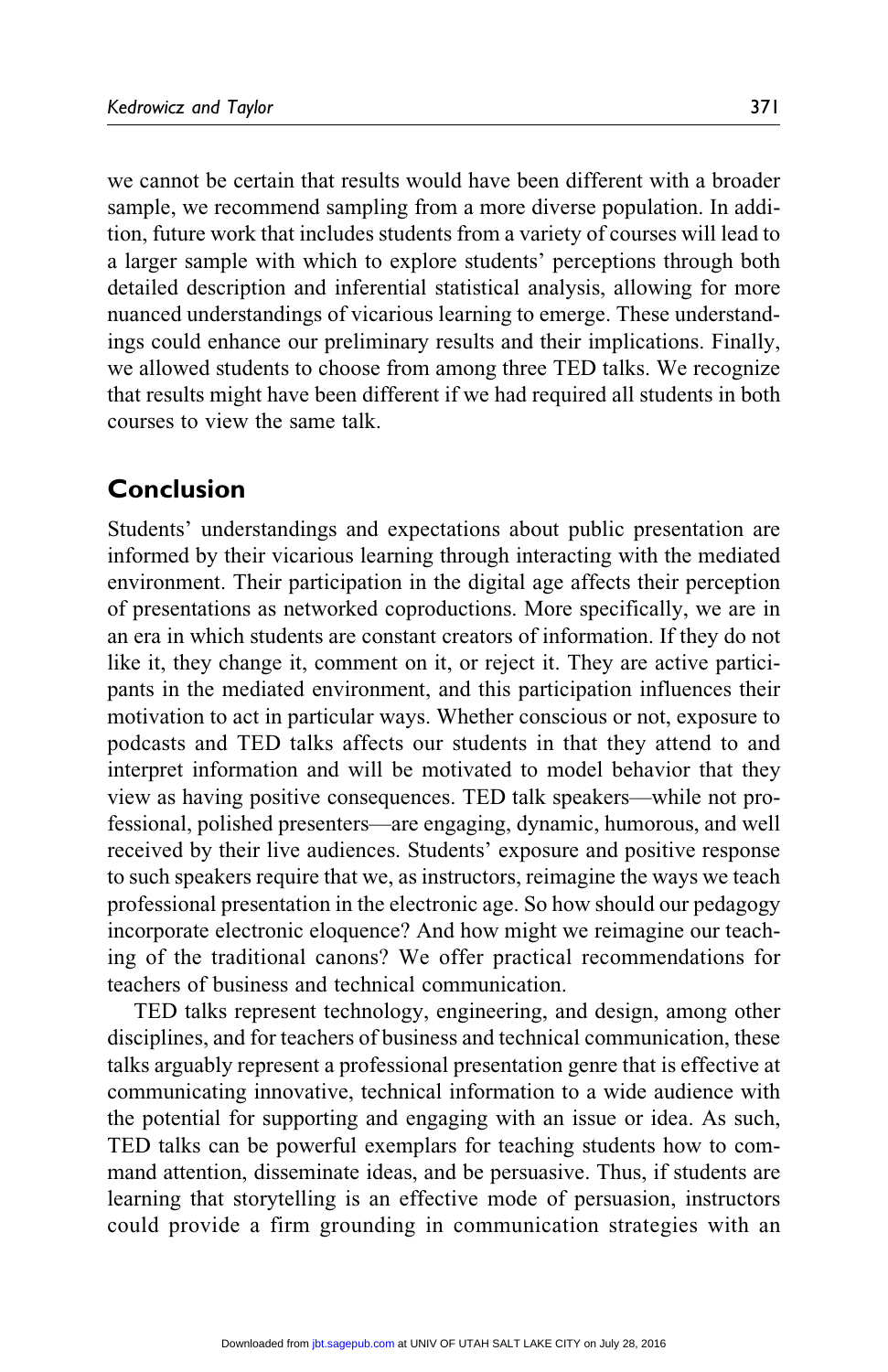emphasis on creating dynamic, engaging narratives. Such instruction is particularly relevant when thinking about the canons of invention and arrangement. In addition to teaching how to craft an argument and select a particular organizational structure, we can teach students to think about presentations as stories and urge them to think through the characters, plot line, adversity, and reconciliation. For example, an engineering instructor might encourage design teams to think about the proposal presentation as having various stakeholders (characters) who must grapple with specific constraints (plot line) and encounter a problem (adversity) that requires an innovative solution (reconciliation).

Since students in this study attended to the open, engaging, and enthusiastic delivery characterizing electronic eloquence, we should not only teach the vocal and physical aspects of delivery; we should also engage students in a discussion about the effects of delivery, specifically, the powerful interplay between storytelling, visuals, and interpersonal connection. This relationship between the verbal delivery and the visuals reinforces Cyphert's (2007) claim about the interrelationship between invention and arrangement. As teachers of public presentations, we should encourage students to think through this relationship between the canons to create a dynamic narrative whereby the visual elements serve not only to facilitate understanding and engage the audience but also as structural elements that can subtly move the story through to its logical conclusion. For example, a management instructor might require students to craft a sales pitch or business plan by including presentation media that include only visual images to supplement the speaker's dynamic delivery of information.

Also, we should emphasize that presentations prepared and created in the digital age never stop being delivered; that is, delivery has moved from being one live moment to being always present when shared in the mediated public sphere. TED talks should be discussed as a type of oral presentation and shown as exemplars that can enhance learning. As a practical assignment, in lieu of all presentations being face-to-face oral performances, we recommend including one mediated presentation so that students experience the notion of public presentation from a different perspective, especially with the implications of memory and delivery. We can also imagine incorporating the use of social media for students to view, participate, and critique the online presentations. Along these lines, the notion of digital delivery should be discussed, especially the unique considerations involved when presentations are always available and widely shared.

Finally, if students are learning that anyone (and not just professional speakers) can be an effective presenter, instructors can move beyond the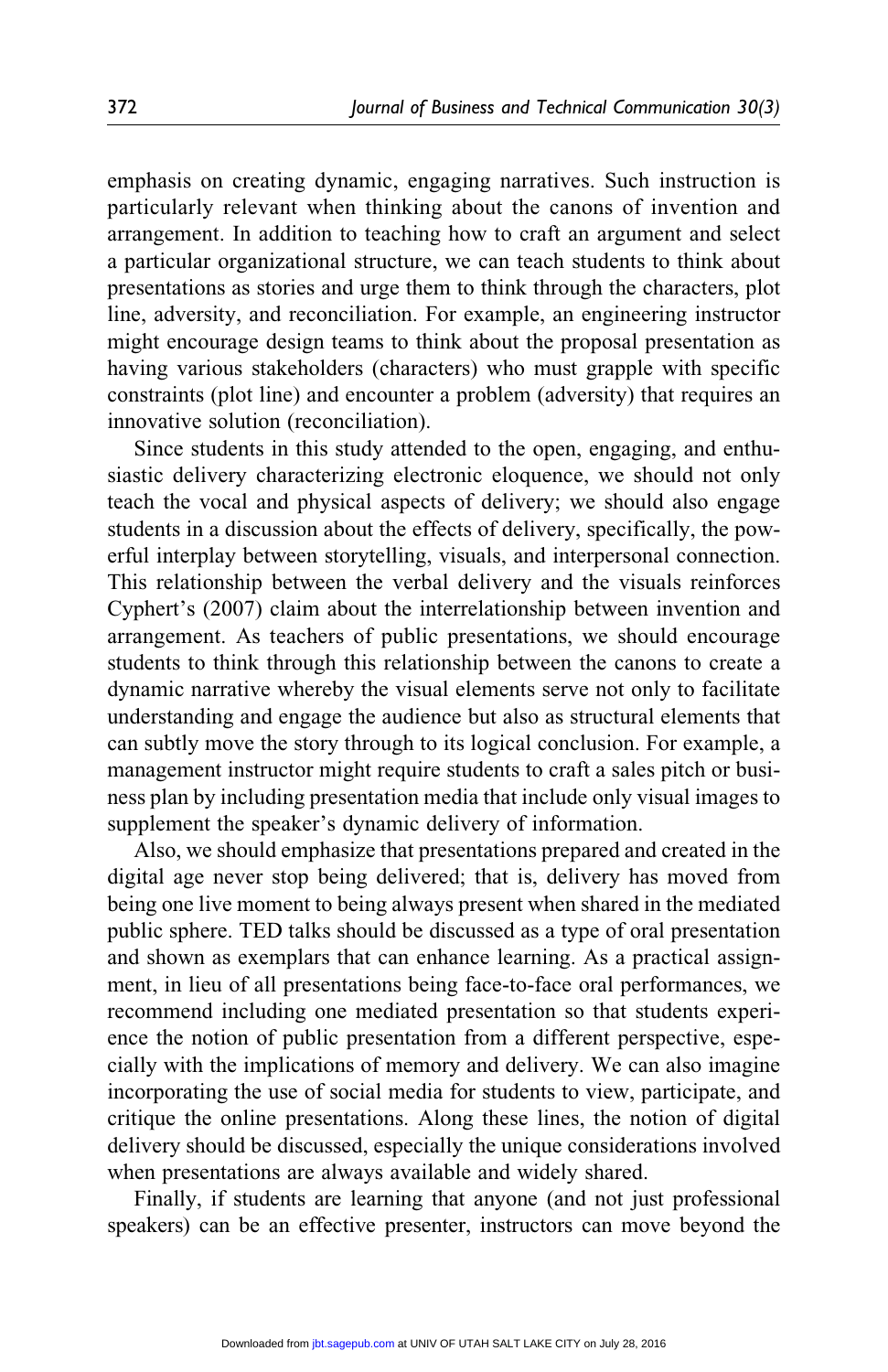formulaic, memorized, polished focus characterizing much presentation instruction to teach some version of the orientation–incubation–composition method that Haynes (1990) advocated. This move will encourage students' thinking about broad strategies to engage the audience within a given context.

Perhaps most important, we invite teachers to rethink the way that the canons are taught. That is, rather than introducing them separately and linearly, as is typical, we might position the canons as interconnected within the realm of electronic eloquence. In other words, style, delivery, invention, and arrangement come together to produce a dynamic, engaging presentation, whether that presentation reaches a limited, face-to-face audience in an auditorium or a broad, virtual audience on the Internet.

In short, we recommend a revitalizing of communication pedagogy in order to build on our strong tradition and, at the same time, account for a reproduction of the canons as interrelated, a reappropriation of public presentations as coproduced and mediated, and a reconceptualization of presentations as engaging, networked narratives. Rather than an approach that bifurcates old and new rhetoric, we advocate using the rhetorical canons to provide the foundation on which to build a 21st-century approach that embraces the personal connection and dynamism characterizing rhetorical norms in the electronic age.

# Appendix A

| Name:    |  |
|----------|--|
| Date:    |  |
| Class:   |  |
| Major: _ |  |
|          |  |

### TED Talks Questionnaire I

- 1. What do you know about TED talks? Describe the format.
- 2. Who is the intended audience for TED talks?
- 3. Typically, who gives TED talks?
- 4. Do presenters use technology when they deliver TED talks?
- 5. How are the TED talks disseminated to audiences?
- 6. What topics are typically covered during TED talks?
- 7. Do you think TED talks are representative of formal speaking events? Why or why not?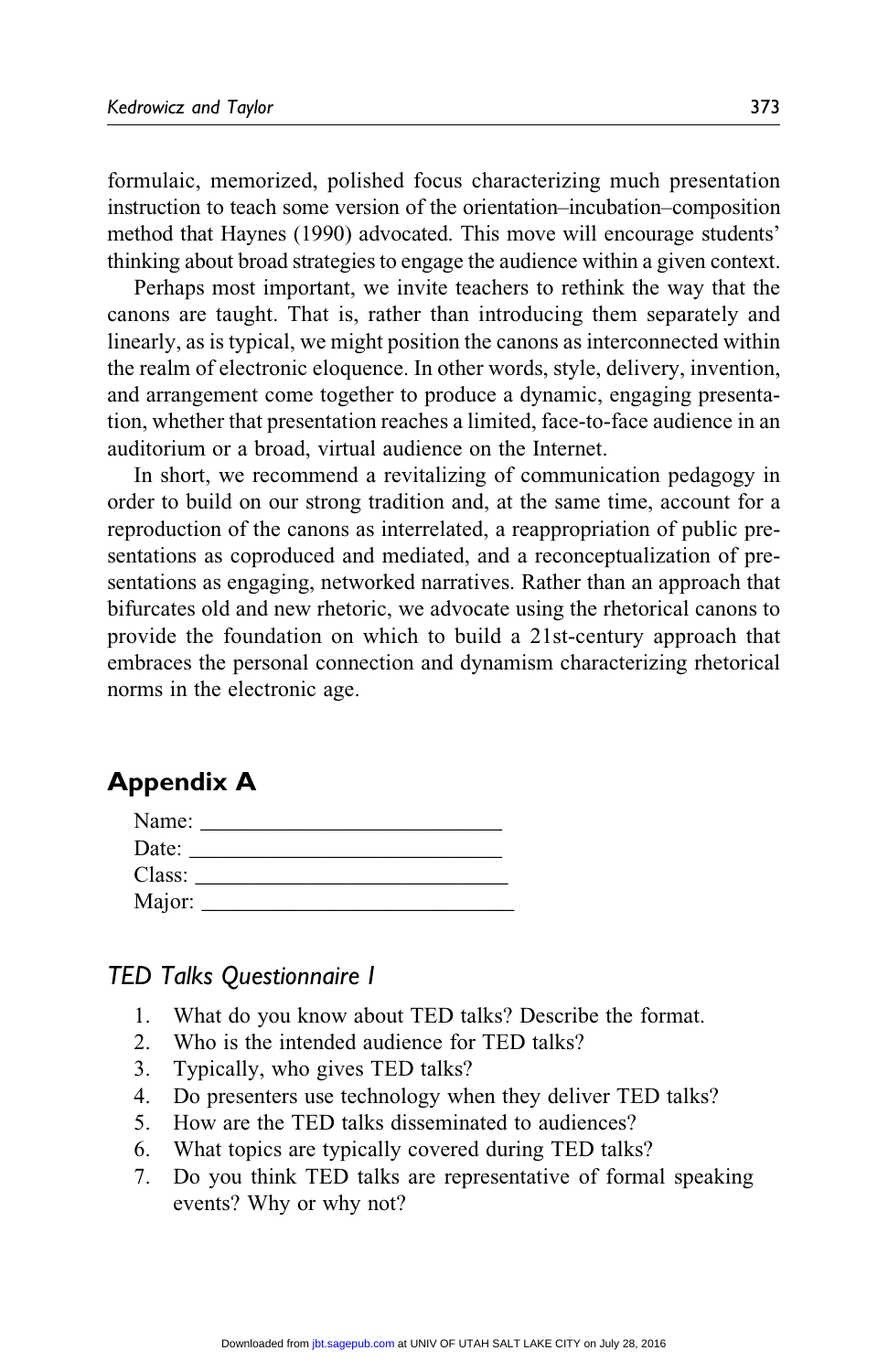# Appendix B

| Name:  |  |
|--------|--|
| Date:  |  |
| Class: |  |
| Major: |  |

# TED Talks Questionnaire II

Description: Your purpose is to watch one of the selected TED talks and answer the following questions. Answers should be thorough, thought-out, and in full-sentence format.

Pick one of the following TED talks: Click on link Massimo Banzi ''How Arduino is Open Sourcing Imagination'' Jeff Hancock ''The Future of Lying'' Amos Winter ''The Cheap All Terrain Wheelchair''

- 1. Which TED talk did you select and why?
- 2. What do you remember most about the talk?
- 3. Do you think TED talks are representative of formal speaking events? Why or why not?
- 4. Talk about the speaker's engagement with the audience. Did they draw you in? If so how? What verbal or nonverbal strategies did they use?
- 5. Did they explain the context of their speech? If so how?
- 6. How did the speaker establish his or her ethos?
- 7. What type of an organizational strategy was used for their speech?
- 8. Based on the talk that you just watched, who do you think is the intended audience? How did the speaker attempt to adapt to this audience?
- 9. Comment on the speaker's delivery. What aspects of vocal and/ or physical delivery stood out to you and why?
- 10. Rate the speaker's enthusiasm during their speech: Not at all enthusiastic Very enthusiastic 12345
- 11. Rate the effectiveness of the speaker's visual aids: Not at all effective Very effective 12345
- 12. Were the visuals effective or ineffective? Why?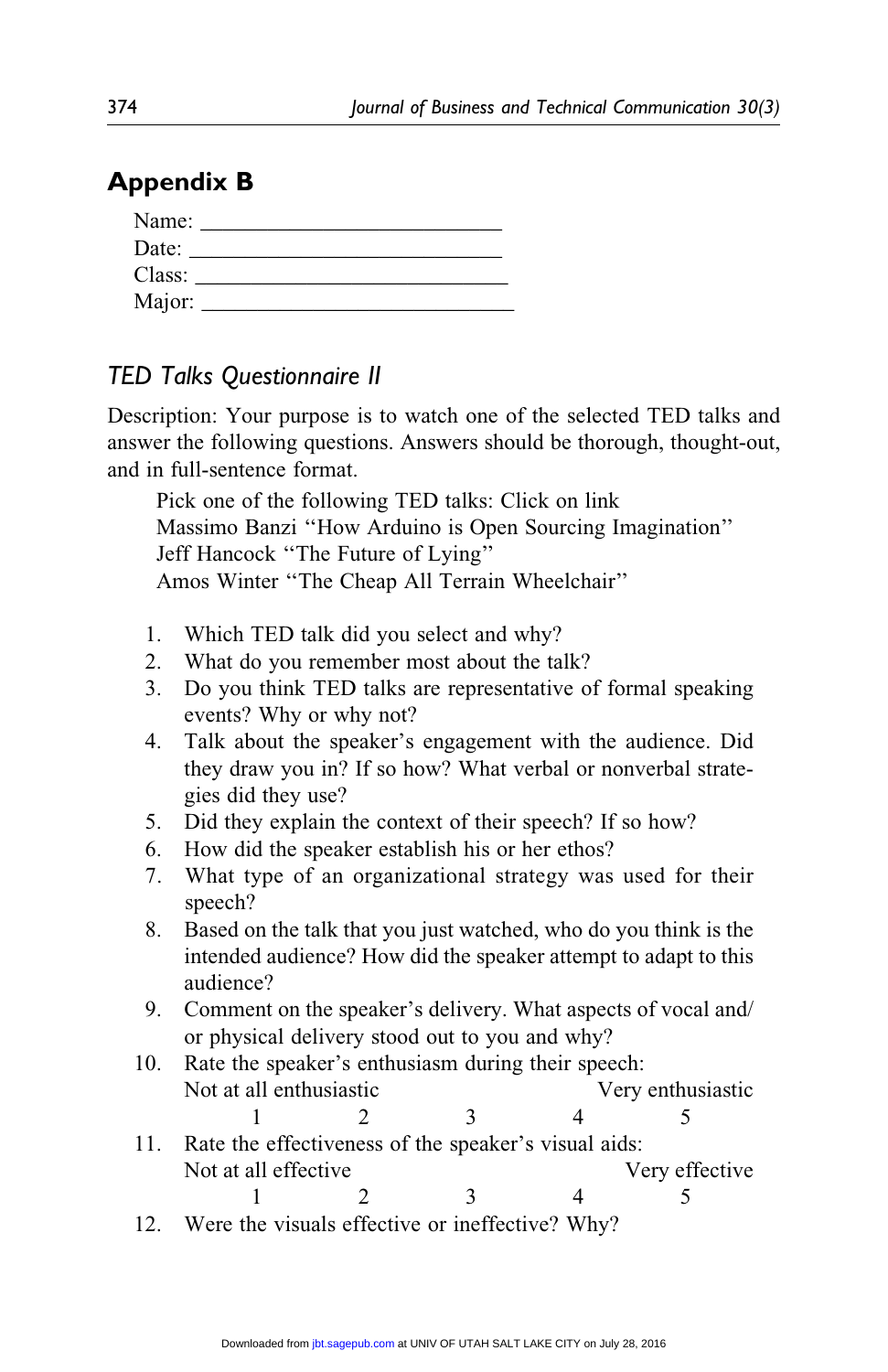13. After watching a TED talk, how would you now describe a TED talk? What is the format?

#### Declaration of Conflicting Interests

The authors declared no potential conflicts of interest with respect to the research, authorship, and/or publication of this article.

#### Funding

The authors received no financial support for the research, authorship, and/or publication of this article.

#### References

Bandura, A. (1977). Social learning theory. New York, NY: Pearson.

- Bandura, A. (1986). Social foundations of thought and action. Englewood Cliffs, NJ: Prentice Hall.
- Bandura, A. (2001). Social cognitive theory: An agentic perspective. Annual Review of Psychology, 52, 1–26.

Banzi, M. (2012, June). Massimo Banzi: How Arduino is open sourcing imagination [Video file]. Retrieved from [https://www.ted.com/talks/massimo\\_banzi\\_how\\_](https://www.ted.com/talks/massimo_banzi_how_arduino_is_open_sourcing_imagination?language=en) arduino is op[en](https://www.ted.com/talks/massimo_banzi_how_arduino_is_open_sourcing_imagination?language=en) sourcing imagination?language $=$ en

- Cyphert, D. (2007). Presentation technology in the age of electronic eloquence: From visual aid to visual rhetoric. Communication Education, 56, 168-193.
- Endicott, J. (1999). A strong template identity creates powerful impressions. Presentations, 13, 28–29.
- Frobish, T. (2000). Jamieson meets Lucas: Eloquence and pedagogical model(s) in the art of public speaking. Communication Education, 49, 239–252.
- Griffin, C. L. (2009). Invitation to public speaking (3rd ed.). Boston, MA: Wadsworth, Cengage Learning.
- Hancock, J. (2012, September). *Jeff Hancock: The future of lying* [Video file]. Retrieved from [https://www.ted.com/talks/jeff\\_hancock\\_3\\_types\\_of\\_digital\\_](https://www.ted.com/talks/jeff_hancock_3_types_of_digital_lies?language=en) [lies?language](https://www.ted.com/talks/jeff_hancock_3_types_of_digital_lies?language=en)=[en](https://www.ted.com/talks/jeff_hancock_3_types_of_digital_lies?language=en)
- Haynes, W. L. (1990). Public speaking pedagogy in the media age. Communication Education, 38, 89–102.
- Heller, N. (2012, July 9). Listen and learn. The New Yorker, 69–77. Retrieved from [http://archives.newyorker.com/?i](http://archives.newyorker.com/?i=2012-07-09#folio=069)=[2012-07-09#folio](http://archives.newyorker.com/?i=2012-07-09#folio=069)=[069](http://archives.newyorker.com/?i=2012-07-09#folio=069)
- Jamieson, K. H. (1998). Eloquence in an electronic age: The transformation of political speechmaking. New York, NY: Oxford University.
- Kenney, K. (2002). Building visual communication theory by borrowing from rhetoric. Journal of Visual Literacy, 22, 53–80.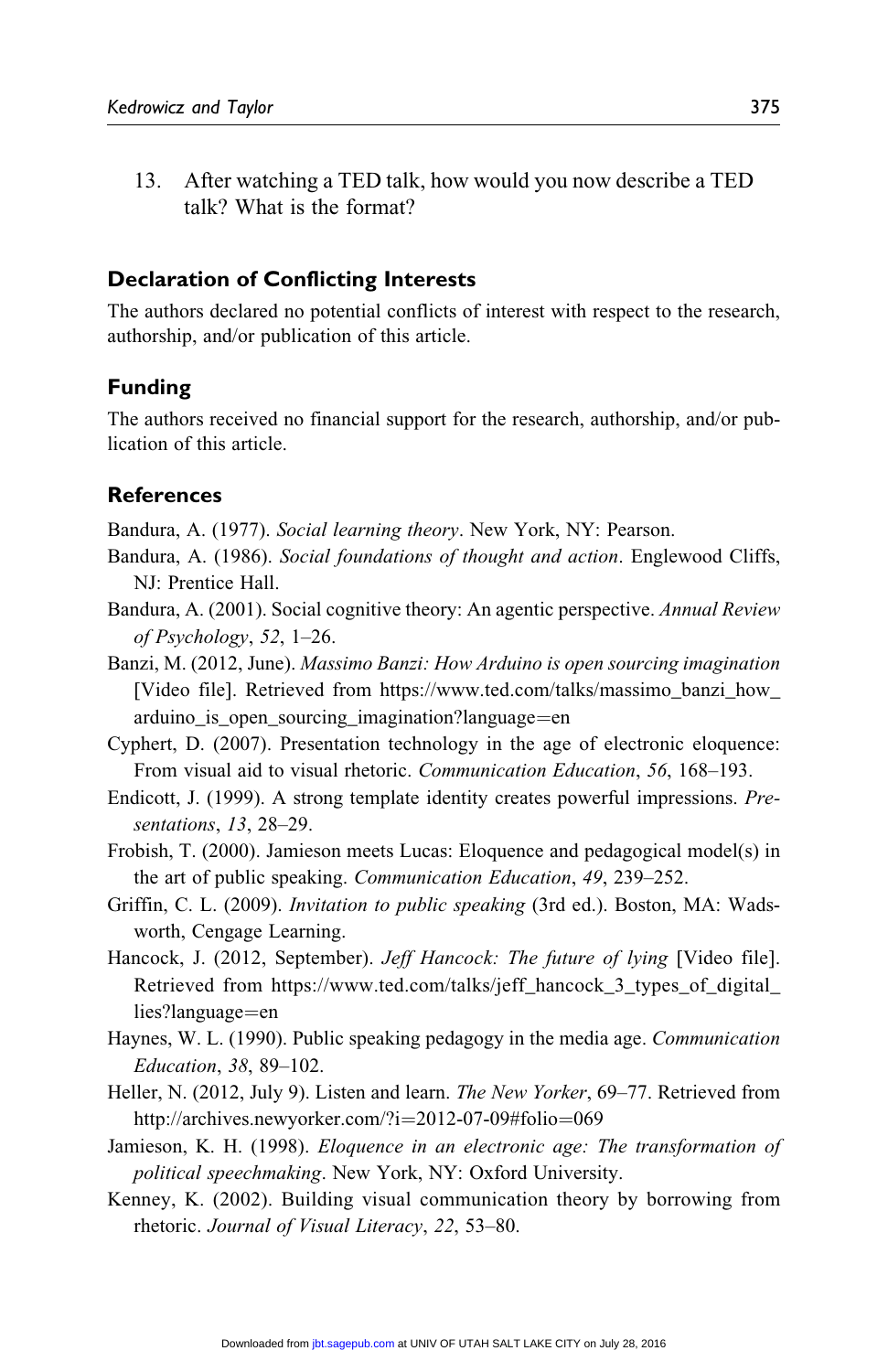- Laurillard, D. (2007). Forward. In H. Beetham & R. Sharpe (Eds.), Rethinking pedagogy for a digital age: Designing and delivering e-learning (pp. xv–xvii). London, England: Routledge.
- Lincoln, Y. S., & Guba, E. G. (1985). Naturalistic inquiry. Newbury Park, CA: Sage.
- Lucas, S. (2009). The art of public speaking (10th ed.). New York, NY: McGraw-Hill.
- McClung, S., & Johnson, K. (2010). Examining the motives of podcast users. Journal of Radio & Audio Media, 17, 82–95. doi:10.1080/1937652100 3719391
- Porter, J. (2009). Recovering delivery for digital rhetoric. Computers and Composition, 26, 207–224.
- Prior, P., Solberg, J., Berry, P., Bellowar, H., Chewning, B., Lunsford, K., ... Walker, J. (2007). Re-situating and re-mediating the canons: A cultural-historical remapping of rhetorical activity. Journal of Rhetoric, Technology, and Pedagogy, 11, 1–29.
- Schatz, S. C. (1997). Make your slideshows interactive with branches and buttons. Presentations, 11, 33–35.
- Simons, T. (1999). If common wisdom is true, it's possible we're all idiots. Presentations, 13, 6.
- Sproule, J. M. (1997). The heritage of rhetorical theory. New York, NY: McGraw-Hill.
- Sproule, J. M. (2002). Rhetorical culture and the basic course. American Communication Journal, 5, 1–2.
- Strauss, A. L., & Corbin, J. M. (1990). Basics of qualitative research: Grounded theory procedures and techniques. Newbury Park, CA: Sage.
- Technology, Entertainment, and Design Staff. (2012, November 13). TED reaches its billionth video view! Retrieved from [http://blog.ted.com/ted-reaches-its-bil](http://blog.ted.com/ted-reaches-its-billionth-video-view/)[lionth-video-view/](http://blog.ted.com/ted-reaches-its-billionth-video-view/)
- Tracy, S. (2013). Qualitative research methods: Collecting evidence, crafting analysis, communicating impact. West Sussex, England: Wiley-Blackwell.
- Verna, P. (2008, January). Podcasting advertising: Seeking riches in niches. Retrieved from [http://www.emarketer.com/Reports/All/Emarketer\\_2000474.](http://www.emarketer.com/Reports/All/Emarketer_2000474.aspx?srcDreport_head_info_sitesearch) [aspx?srcDreport\\_head\\_info\\_sitesearch](http://www.emarketer.com/Reports/All/Emarketer_2000474.aspx?srcDreport_head_info_sitesearch)
- Welch, K. (1999). Electric rhetoric: Classic rhetoric, oralism and a new literacy. Cambridge, MA: MIT Press.
- Winter, A. (2012, June). Amos winter: The cheap all-terrain wheelchair [Video file]. Retrieved from [https://www.ted.com/talks/amos\\_winter\\_the\\_cheap\\_all\\_](https://www.ted.com/talks/amos_winter_the_cheap_all_terrain_wheelchair?language=en) [terrain\\_wheelchair?language](https://www.ted.com/talks/amos_winter_the_cheap_all_terrain_wheelchair?language=en)=[en](https://www.ted.com/talks/amos_winter_the_cheap_all_terrain_wheelchair?language=en)
- Zarefsky, D. (2011). Public speaking: Strategies for success (6th ed.). Boston, MA: Allyn & Bacon.